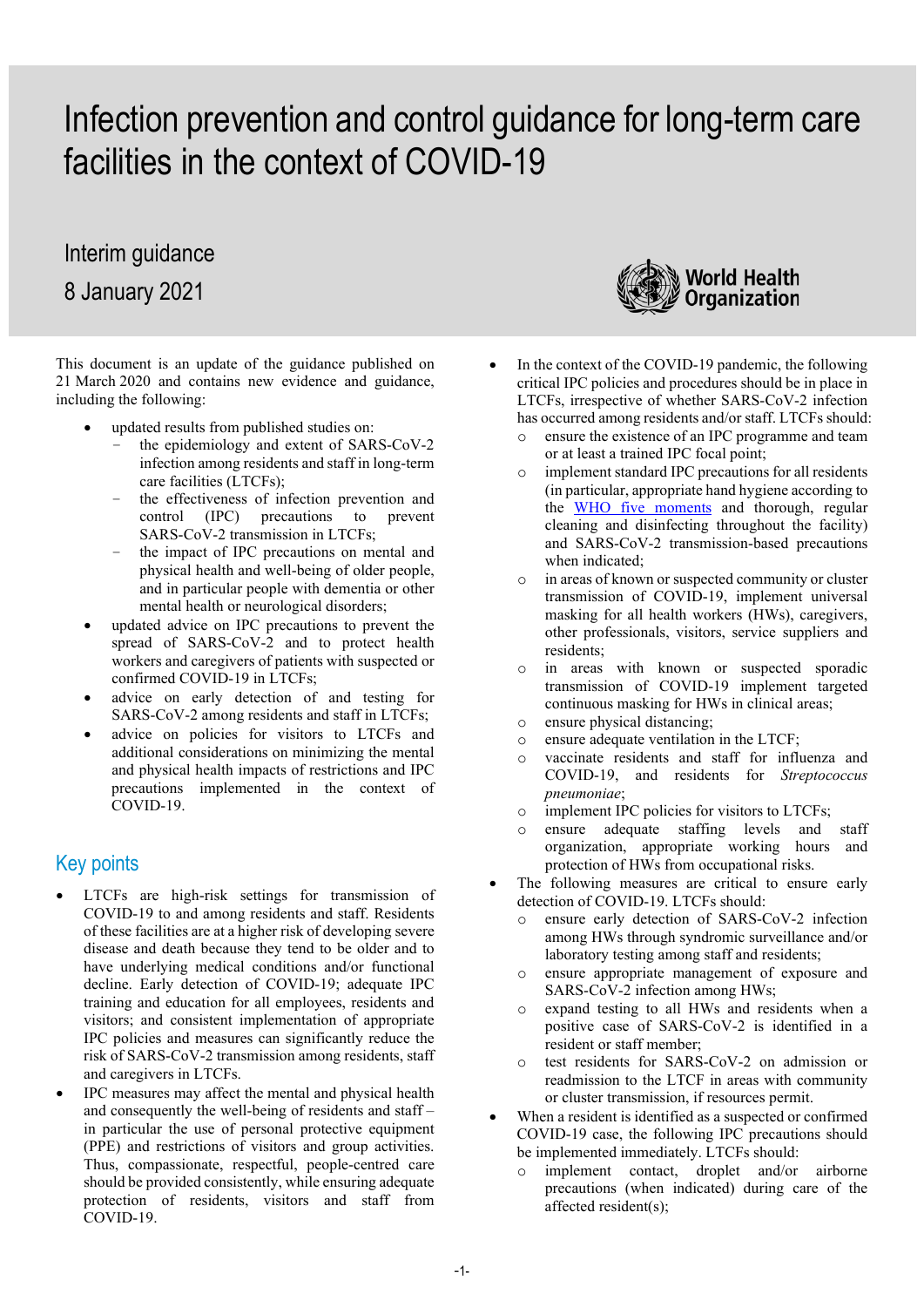- o follow specific procedures for environmental cleaning and disinfection, waste and laundry management;
- isolate suspected or confirmed COVID-19 cases in single rooms or, if that is not possible, cohort them with other cases, while keeping suspected and confirmed cases separate;
- o conduct careful clinical assessments of patients by medical professionals – particularly for those with risk factors for rapid deterioration such as older age or underlying medical conditions – and include early treatment as appropriate and evaluation of potential resident transfer to an acute health care facility;
- quarantine all contacts of confirmed COVID-19 cases in their rooms or separated from other residents, and monitor them for 14 days since the last contact.
- In the event of a COVID-19 patient death, safe procedures for management of the dead body should be applied.

## Methodology for developing the guidance

This updated interim guidance is based on published WHO guidance for IPC in the context of COVID-19 (WHO guidance on IPC for health care settings; on mask use; and on prevention, identification and management of HW infections (1-3), ongoing reviews of the available scientific evidence on COVID-19 in LTCF settings and on the effectiveness of IPC precautions in these settings. During emergencies WHO publishes interim guidance, the development of which follows a transparent and robust process of evaluation of the available scientific evidence, including evidence on benefits and harms of specific interventions. The WHO ad hoc COVID-19 Infection Prevention and Control Guidance Development Group (COVID-19 IPC GDG) (see the acknowledgement section for a list of members) evaluates available scientific evidence through expedited systematic reviews and discusses guidance through a consensus-building process in weekly COVID 19 IPC GDG consultations, facilitated by a methodologist and, when necessary, followed up by surveys. This process also considers, as much as possible, potential resource implications, values and preferences, feasibility, equity and ethics. Draft guidance documents are reviewed by an internal and external review panel of experts prior to publication.

## Purpose of the guidance

This document provides updated guidance for LTCF managers and IPC focal points to prevent SARS-CoV-2 from entering a facility and from spreading within and beyond the facility, and to support safe conditions for visiting through the rigorous application of IPC procedures, for the residents' well-being.

WHO will update the guidance as new information becomes available.

## **Background**

Types of LTCF may vary by country or even at a subnational level. Nursing homes, skilled nursing facilities, assisted

living facilities, residential facilities and residential long-term care facilities – collectively known as LTCFs – provide a variety of services, including medical and assistive care, to people who are unable to live independently in the community. The term "long-term care facilities" does not include home-based long-term care, community centres, adult day care facilities or respite care (4, 5).

HWs are all people engaged in work actions whose primary intent is to improve health. For LTCFs, HWs include personal care workers and social workers employed by the facility (6, 7).

LTCFs are high-risk settings for transmission of COVID-19 to and among residents and staff. HWs who are in contact with and/or care for COVID-19 patients are at a higher risk of infection than the general population (3, 8). A recent large multicentre study conducted in the United States of America reported that 1.3 cases of COVID-19 were found in HWs for every 3 cases identified among residents in LTCFs (9). In other studies that measured COVID-19 prevalence among HWs in LTCFs, values ranged from 2.2% to 62.6% (10).

Residents of these facilities are at a higher risk of developing severe disease and death because they tend to be older and to have underlying medical conditions and/or functional decline (4, 11).

People living with dementia have higher direct and indirect risks related to COVID-19 because of reduced capacity to adhere to public health recommendations and IPC measures, including isolation (11). LTCF residents with dementia also face a risk from adverse events resulting from disruption of regular care, including disruption of social support (11).

According to one review of published studies on COVID-19 in LTCFs, SARS-CoV-2 testing positivity rates ranged widely (4% to 77%), with an average of 37%, which increased to 42.9% during outbreaks (10).

People who are infected with SARS-CoV-2 can transmit when they have symptoms and when they do not have symptoms, and there is evidence from some studies that patients present with "atypical symptoms" in LTCFs (4, 12, 13). Studies of outbreaks showed that 7% to 75% of residents and 50% to 100% of staff who tested positive were presymptomatic or asymptomatic. Between 57% and 89% of asymptomatic positive residents developed symptoms later; this emphasizes the importance of implementing adequate IPC precautions (4).

Older adults are the population group accounting for the large majority of severe COVID-19 cases, hospitalizations and deaths (14). Residents of LTCFs usually represent a vulnerable population owing to their advanced age and frequent underlying diseases such as diabetes; cardiovascular, chronic respiratory and cerebrovascular diseases; malignancy; and dementia, which independently increase the risk of COVID-19 progression, including severe outcomes, and death (15).

A recently published European Centre for Disease Prevention and Control (ECDC) risk assessment summarized the factors that directly contributed to an increased likelihood of spread of COVID-19 to and within LTCFs. These include high community prevalence of COVID-19, the congregate nature of LTCFs, larger care home size (>20 beds), higher occupancy rates, missed opportunities to identify early warnings in safety data (such as staff absence, single positive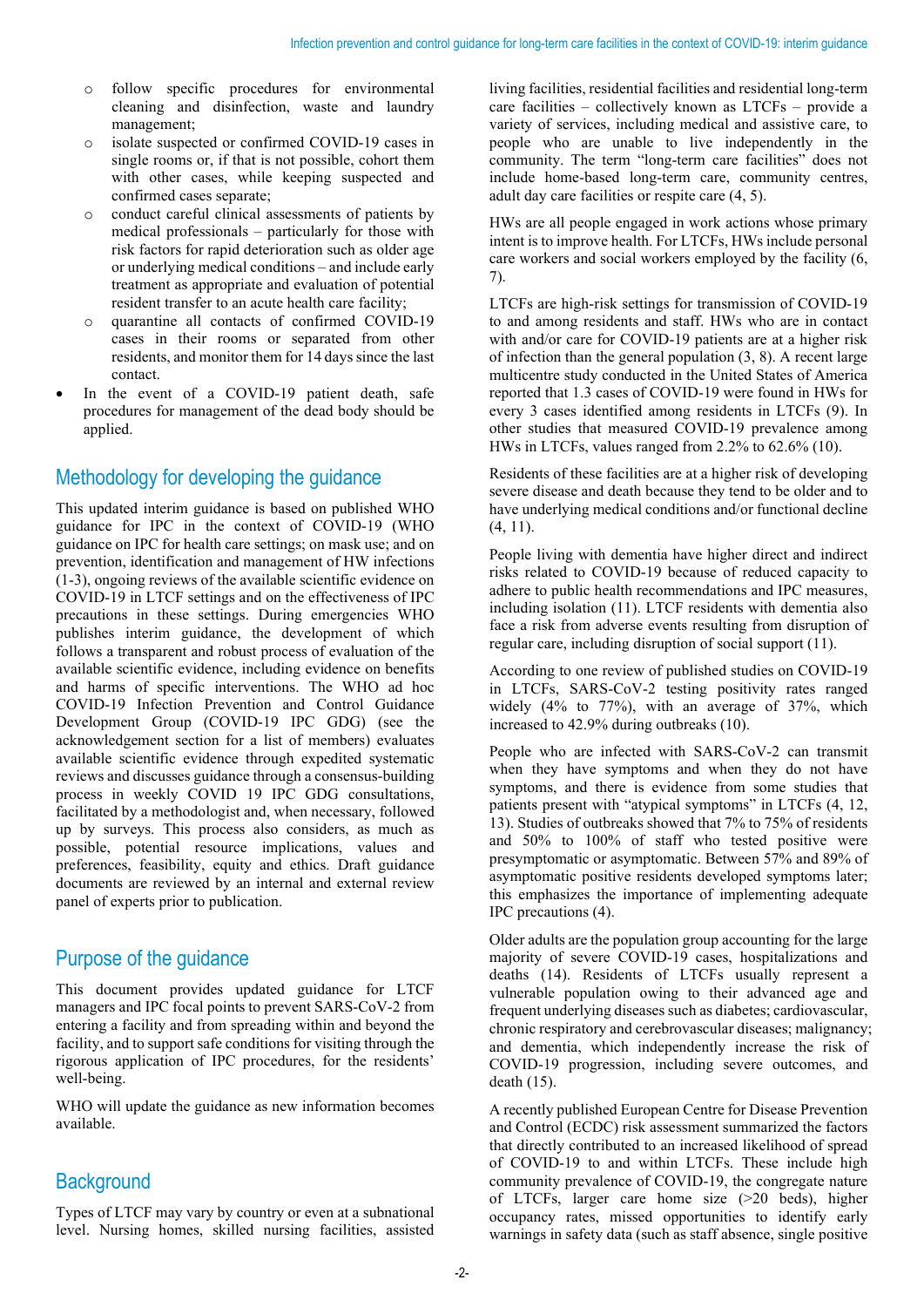cases), staff without symptoms who unknowingly work while infected, delayed recognition of COVID-19 in residents because of a low index of suspicion and delayed case identification due to limited availability of timely testing and/or delayed test result reporting (11).

Many LTCF residents require hospitalization following COVID-19 diagnosis due to disease severity. According to the Gmehlin & Munoz-Price review, the average hospitalization rate of residents testing positive across all studies was 44% and the average mortality rate was 21%. It should be noted that the rate of hospitalization was in part inflated by the need to isolate positive residents from others (10).

A review of the available data on mortality in LTCFs found that approximately 46% of COVID-19 deaths were from care homes (based on 21 countries) (16). Other reviews have evaluated infection fatality rates (IFRs) by age, all reporting that the IFR increased with age (17-19). One study found that the IFR in those aged 80 years and over was 8.29% (10.83% in men) compared to 0.001% in children aged 5–9 years and 0.79% in the overall population (17), while another found an IFR of 13.4% (18) and a third found an IFR of 15% in residents over 85 years old (19). IFRs among residents in LTCFs varied across countries, with some as high as 22.2% (17).

Given the magnitude of the impact of COVID-19 in LTCFs, WHO has issued a policy brief on preventing and managing COVID-19 across long-term care services (4), outlining ways to modify health and long-term care services so that the latter are readily integrated and provided as part of the continuum of care that includes health promotion, prevention, treatment,

rehabilitation and palliation, to ensure that people in need of long-term care can receive quality, equitable and sustainable care. The policy brief (4) identifies a number of actions to address these issues, including the need to:

- establish joint steering committees and informationand data-sharing systems between sectors and subnational policy levels to ensure a coordinated response;
- ensure effective monitoring and evaluation of the impact of COVID-19 on long-term care and ensure efficient information channelling between health and long-term care systems to optimize responses;
- establish a mechanism to support unregulated providers, focusing on cooperative support rather than punitive measures;
- establish a mechanism to plan, prioritize support for, and monitor implementation of measures to protect staff and people receiving long-term care from infection or spread of COVID-19;
- ensure integrated person-centred care pathways spanning the health and long-term care continuum to enable people with long-term care needs to receive comprehensive care.

## General key principles for prevention and early detection of SARS-CoV-2

Available evidence shows that consistent and rigorous implementation of appropriate IPC policies and measures significantly reduces the risk of SARS-CoV-2 infection among both residents and staff in LTCFs (Box 1) (20).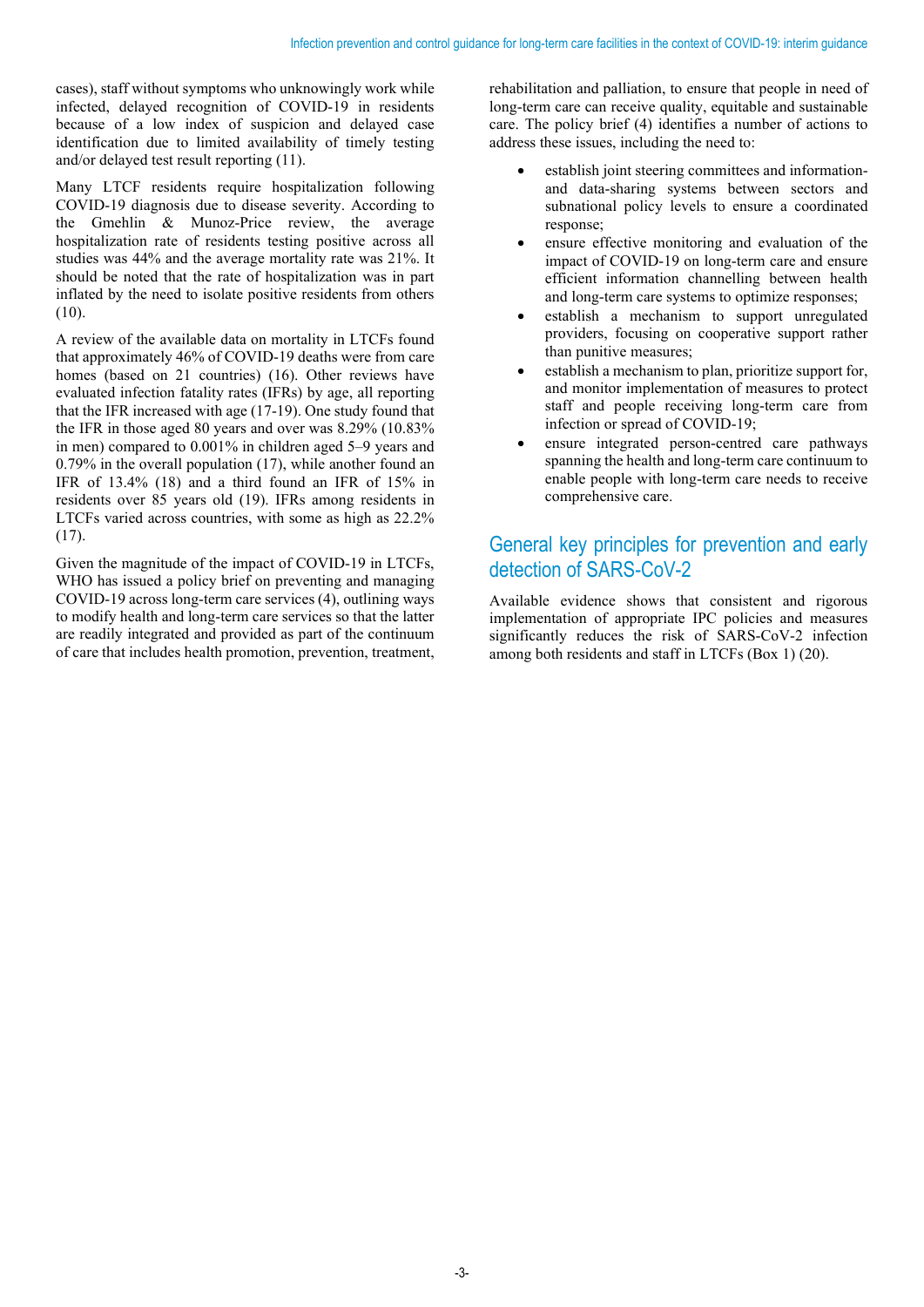#### **Box 1. Evidence base on the prevention and control of infection in LTCFs**

In April 2020 WHO commissioned a rapid review of prevention of COVID-19 in LTCFs (available in part in a scientific peerreviewed publication by Rios et al. (20) and updated to 9 October 2020. The updated review included six observational studies (21-26) and 10 clinical guidelines (20, 27), and found that IPC measures in LTCFs should aim to prevent the introduction of SARS-CoV-2 into LTCFs and that, if the virus is introduced, immediate and comprehensive measures must be taken to control its spread.

Available data, though limited, from **observational studies** on the most effective interventions to prevent and control the spread of SARS-CoV-2 in LTCFs suggest that effective IPC strategies include the following.

- In areas of community transmission of SARS-CoV-2, regular testing of all residents and staff allows early detection and isolation of positive patients and staff (including asymptomatic and presymptomatic infected individuals) and their appropriate management, as well as prevention of an outbreak in the facility. A separate study found that testing of all residents and staff after a case is identified in the facility can identify 10–100 additional cases for each initial case diagnosed (28).
- Staff compartmentalization (organizing the work so that the team works in small groups in one area of the LTCF with no physical connection or mixing with other members of the team) and staff cohorting (assignment of staff to care separately for infected and uninfected residents) lowered the risk of SARS-CoV-2 cases in LTCFs.
- Providing paid sick leave for LTCF staff increased the rate of staff presenting for testing and isolating if they had symptoms of COVID-19, ultimately reducing the risk of transmission in the facility.
- Maintaining physical distancing of at least 1 metre, including at mealtimes, decreased the risk of transmission.
- Maintaining maximum communal room occupancy limits in facilities (with signage as reminders) was associated with lower prevalence of COVID-19 infection.
- Appropriate use of PPE during care of all infected residents, signage to remind HWs about droplet and contact precautions, and training and frequent audits to ensure proper mask use by HWs were associated with a statistically significantly lower prevalence of infection among residents and staff.
- Cleaning of communal areas less than twice daily was significantly associated with higher prevalence of SARS-CoV-2 infection among residents and staff.
- LTCFs that have bathrooms and sinks in the residents' rooms had significantly lower infection rates.

Additional findings from the observational studies included in the review were as follows.

- Employment of temporary staff significantly increased the risk of SARS-CoV-2 transmission in the LTCF and among HWs (23). Compared to facilities that never employ temporary staff, those employing temporary staff on most days had an almost twofold increase in the prevalence of COVID-19 infection among residents; were almost twice as likely to report a case of COVID-19 or a large outbreak; and had significantly higher prevalence of COVID-19 infection among the staff.
- Inability to isolate residents for example, due to dementia was associated with increased risk of SARS-CoV-2 infection in residents. The evidence review was inconclusive on the effectiveness of screening (temperature and symptom monitoring) of residents and staff as a strategy to reduce the risk of infection.

The most common recommendations identified in published **clinical practice guidelines** included in the rapid evidence review (20), in order of frequency of citation, are:

- establishing surveillance, monitoring and evaluation of symptoms among staff, caregivers and residents;
- use of appropriate PPE for staff, residents and visitors;
- physical distancing and isolation measures;
- isolating in single rooms (or cohorting) patients with confirmed or suspected COVID-19;
- applying routine or increased disinfection of surfaces in the facility;
- promoting and enforcing hand hygiene measures among staff, residents and visitors;
- promoting and enforcing respiratory hygiene measures among staff, residents and visitors;
- implementing staffing policies to promote and enforce mandatory sick leave for staff with symptoms or suspected COVID-19 and ensuring adequate compensation for staff on sick leave, as well as policies to restrict the movement of staff within or between facilities;
- ensuring appropriate communication between LTCFs and local/regional health authorities;
- educating staff, caregivers and residents on appropriate infection control, hand and respiratory hygiene;
- ensuring adequate supplies of PPE, medications and other medical equipment (e.g. for oxygen supplementation) to manage COVID-19 cases;
- consulting with and notifying relevant health professionals of positive COVID-19 cases;
- implementing policies restricting visitor hours or limiting to "essential" visitors only;
- mandating the use of droplet precautions (including appropriate PPE) when treating any patient with suspected or confirmed COVID-19;
- cohorting specific equipment to only be used with COVID-19 patients, and testing all symptomatic staff, caregivers and residents for COVID-19.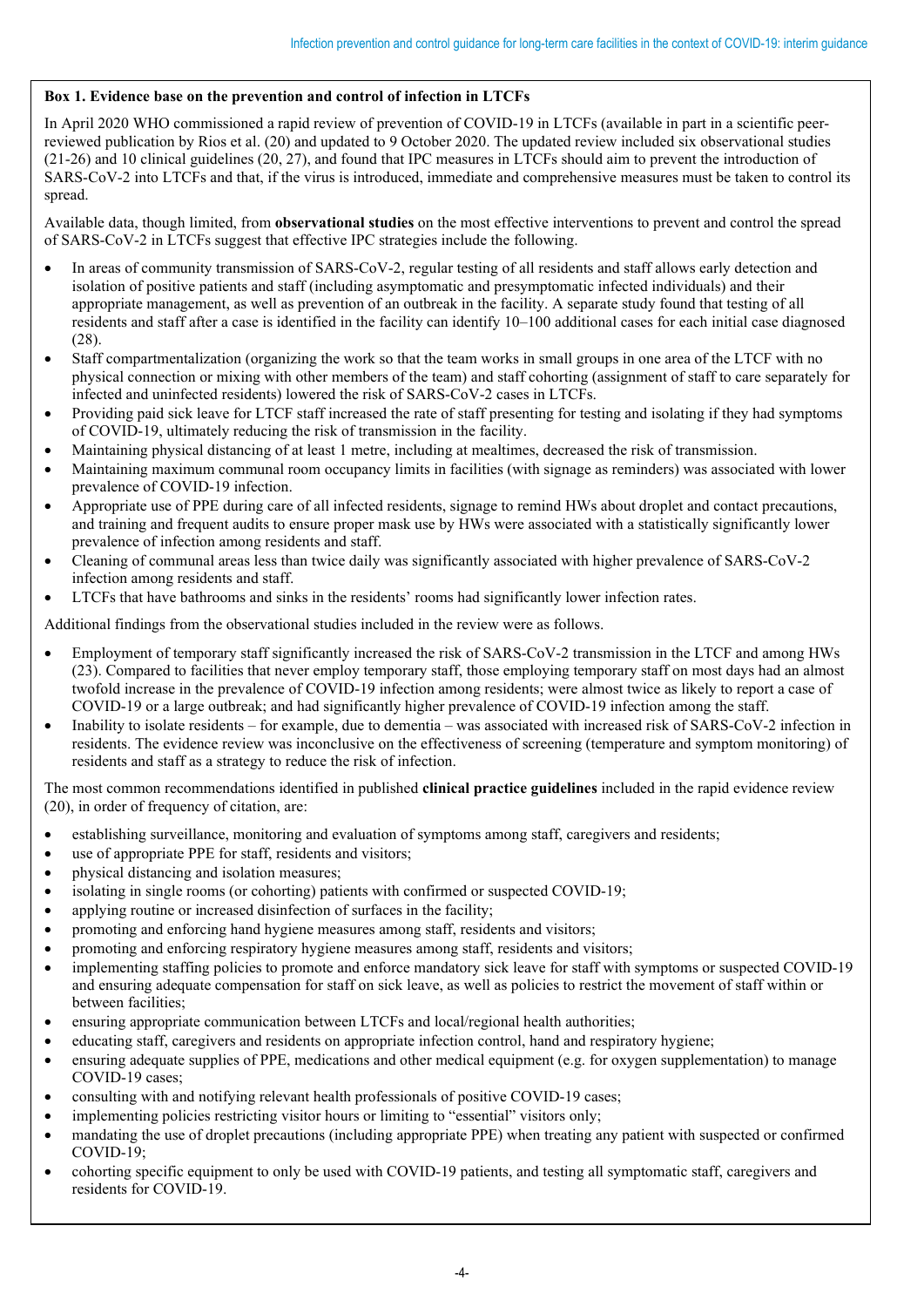#### **IPC programme and activities**

The national IPC programme and COVID-19 response should consider supporting and strengthening IPC in LTCFs to be a high priority. LTCFs should have a facility-level IPC programme with a dedicated and trained team, with at least a trained IPC focal point with delegated responsibilities, supported by the senior management of the facility and the local health jurisdictions. Ideally, the team or focal point should be advised by a multidisciplinary committee on the strategic approach and action plan to ensure adequate IPC implementation. WHO recommendations for effective IPC programmes can be found [here](https://www.who.int/infection-prevention/publications/ipc-components-guidelines/en/) (29). Having an IPC focal point is recommended by WHO as [a minimum requirement](https://apps.who.int/iris/handle/10665/330080?search-result=true&query=Minimum+Requirements+for+infection+prevention+and+control+%28IPC%29+programmes&scope=%2F&rpp=10&sort_by=score&order=desc)  [for IPC in all health care facilities,](https://apps.who.int/iris/handle/10665/330080?search-result=true&query=Minimum+Requirements+for+infection+prevention+and+control+%28IPC%29+programmes&scope=%2F&rpp=10&sort_by=score&order=desc) including LTCFs (30). Ensuring access to information and resources in the form of guidelines, guidance and procedures on the prevention and control of COVID-19, as well as access to appropriate equipment, will support staff and ensure that all facilities establish safe routines for care (11).

Adequate training for a number of critical target audiences should be provided and refreshed regularly;

- COVID-19 IPC training (31) should be provided to all those working in the LTCF, including employees, caregivers and other visiting professionals providing services to residents. This should encompass at a minimum:
	- an overview of COVID-19;
	- standard precautions, with particular emphasis on hand hygiene, respiratory etiquette and environmental cleaning and disinfection;
	- exprect use of masks;<br>contact and other
	- d other transmission-based<br>and COVID-19 outbreak precautions management procedures, including how to put on and remove PPE correctly;
	- key principles of occupational health and safety.
- Repeated information sessions on COVID-19 should be provided for residents and their visitors to inform them about the virus, the disease it causes and how to protect themselves from infection. Information reinforcement and simplification are required, especially in view of high proportion of residents with cognitive impairment/dementia. Emphasis should be placed on using inclusive communication (for example, communication suited to sensory-impaired residents).

Through the work of the IPC focal point or team, at a minimum the following IPC standards should be ensured in LTCFs.

- Triage, early recognition and source control (isolating suspected and confirmed COVID-19 cases among both residents and employees) should be ensured.
- Adequate and well equipped areas for putting on and removing PPE should be available.
- IPC practices (such as hand hygiene compliance, donning and doffing practices) should be audited regularly, feedback provided to employees (both facility staff and visiting professionals) and strategies to achieve improvement implemented as needed.
- Particular emphasis should be given on hand hygiene and respiratory etiquette by:
	- ensuring adequate supplies of alcohol-based hand rub (ABHR) (containing at least 70% alcohol) and availability of soap and clean water, with hand hygiene stations placed at all entrances, exits and points of care;
	- encouraging hand washing with soap and water for a minimum of 40 seconds, or hand hygiene with ABHR for a minimum of 20 seconds (32);
	- requiring HWs to perform hand hygiene frequently, in particular according to the [WHO](https://www.who.int/docs/default-source/infection-prevention-and-control/your-5-moments-for-hand-hygiene-poster.pdf?sfvrsn=83e2fb0e_2)  five [moments,](https://www.who.int/docs/default-source/infection-prevention-and-control/your-5-moments-for-hand-hygiene-poster.pdf?sfvrsn=83e2fb0e_2) (33, 34) and at the beginning of the work day, before and after using the toilet, before and after preparing food and before eating (32, 35);
	- encouraging and supporting residents and visitors to perform hand hygiene frequently, in particular when hands are soiled, before and after touching other people (although this should be avoided as much as possible), after using the toilet, before eating and after coughing or sneezing;
	- ensuring adequate supplies of disposable tissues and appropriate waste disposal (in a bin with a lid);
	- posting reminders, posters and flyers around the facility, targeting employees, residents and visitors with information about regularly performing hand hygiene, physical distancing, mask use, sneezing or coughing into the elbow or using a tissue and disposing of it immediately in a bin with a lid, and how to put on and remove PPE appropriately.
- Adequate stocks of PPE and products for environmental cleaning should be supplied.
- High standards of cleaning and disinfection of the environment and equipment, waste management and sanitation should be maintained in the LTCF. Guidance on water, sanitation, laundry and waste management for COVID-19 is available (36).
- Residents and staff should be vaccinated for influenza (37-39) and COVID-19, and residents for *Streptococcus pneumoniae*, according to local policies.

LTCFs can undertake self-assessment to help identify, prioritize and address any gaps in IPC capacity when preparing for and managing their response to COVID-19 (40, 41).

The IPC focal point and those responsible for the prevention and management of COVID-19 in the LTCF should also ensure coordination with existing systems and services providing long-term care, in particular to provide:

- coordination with relevant authorities (e.g. Ministry of Health, Ministry of Social Welfare, Ministry of Social Justice, etc.) in charge of long-term care;
- activation of the local health and social care network to facilitate continuous care in support to LTCFs (clinic, acute care hospital, day care centre, volunteer group, etc.);
- additional support (resources, health care providers) if any older person in LTCFs is confirmed with COVID-19.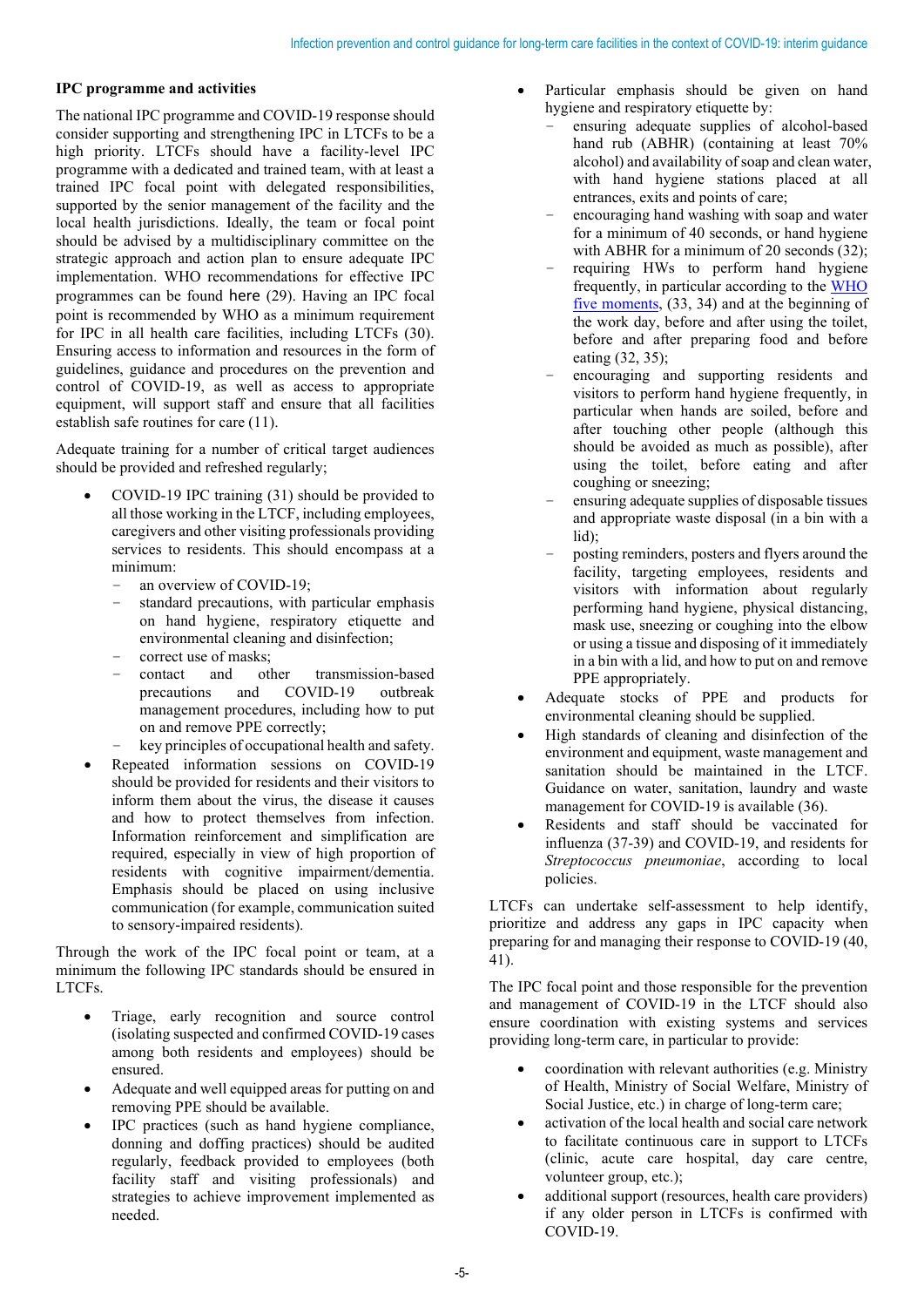#### **COVID-19 vaccination in LTCFs**

WHO recommends that LTCFs should be a high priority for COVID-19 vaccine deployment, and clear plans should be made in advance (42). WHO and the United Nations Children's Fund (UNICEF) have published information to guide national governments in developing and updating their national deployment and vaccination plans for COVID-19 vaccines. The advice is that the initial high-priority targets for immunization should be HWs (including those working in LTCFs and the private sector), older people and those with underlying health conditions (42). Thus, timely communications and plans between LTCFs and the local health authorities to determine the logistics of how these vaccines will be deployed in their jurisdictions are of the utmost importance. Considerations should include communications with residents and next of kin, consent needs, storage, administration, disposable supplies, waste management, management of side-effects, maintaining data and ensuring timely provision of second doses.

It is important that anyone eligible for the COVID-19 vaccine receives all recommended doses at the recommended interval. It is also vital that staff, caregivers and residents continue to adhere to precautions to minimize the spread of infection while more data become available on the effectiveness of COVID-19 vaccines. Staff and residents should therefore continue to wear medical masks, maintain physical distancing and undertake frequent hand hygiene and follow other essential IPC precautions mentioned above. Where COVID-19 vaccination is being administered in LTCFs, hand hygiene with ABHR between vaccinations is recommended (35). Gloves do not need to be worn for vaccination.

#### **Universal and targeted continuous masking**

WHO has issued guidance on mask use in the context of COVID-19 (2), which includes scientific evidence to support the advice given. In areas of known or suspected community or cluster transmission of COVID-19, universal masking<sup>1</sup> is advised as follows.

- HWs and caregivers should wear a medical mask for any activity in care areas (COVID-19 or non-COVID-19 residents) or in any common areas (such as a cafeteria or staff rooms).
- Other professionals, visitors or service suppliers should wear a medical or non-medical mask for any activity or in any common area.
- Residents should wear a medical mask when physical distance of 1 metre cannot be maintained or when the resident is outside their room or care area within the facility.

Where there is known or suspected sporadic transmission of COVID-19, HWs and caregivers should wear a medical mask in all care areas (targeted continuous masking)<sup>[2](#page-5-0)</sup> (2).

The WHO guidance on mask use (2) also sets out the harms and risks of universal masking and recognizes that the use of masks can cause communication difficulties, especially for

those who are deaf or have impaired hearing and rely on lip reading. Additionally, it notes that there might be disadvantages in mask wearing for individuals who are developmentally challenged, those with mental illnesses, with cognitive impairment decline or with asthma or other chronic respiratory illnesses where mask wearing has elicited severe breathing problems. Given the importance of wearing a mask by older people to protect themselves, however, in these categories of people a case-by-case assessment should be done, weighing adverse event risks and the protective effect of wearing a mask. In the context of difficulties with wearing a mask, face shields may be considered as an alternative, although it should be noted that they are inferior to masks with respect to prevention of droplet transmission (for protection or source control). If face shields are to be used, proper design to cover the sides of the face and below the chin should be ensured.

It is critical to ensure staff training and education for residents and visitors on appropriate mask wearing, including hand hygiene before putting it on and removing it, proper mask fitting and instructions about avoiding mask sharing and disposing of the mask.

More details on the use of masks are included in the WHO guidance on masks use in the context of COVID-19 (2) and videos can be found [here.](https://www.who.int/emergencies/diseases/novel-coronavirus-2019/advice-for-public/videos)

#### **Physical distancing in the facility**

Physical distancing of at least 1 metre between people should be instituted to reduce the risk of SARS-CoV-2 transmission. In the context of LTCFs, WHO advises the following measures.

- For group activities physical distancing should be ensured, with alternatives such as virtual/video activities (43). Where feasible, the same few people could be grouped together in all group activities. Such activities should also be undertaken outside as much as possible.
- Meals should be staggered to ensure that physical distance is maintained between residents. If this is not feasible, dining halls should be closed and residents served individual meals in their rooms.
- A minimum distance of at least 1 metre between residents should be enforced.
- Anyone in the LTCF should avoid touching (including shaking hands, hugging or kissing) unless touching is part of care. Touch can be very important to some residents for non-verbal communication, especially those with dementia or other complex conditions, depression or sensory impairment. When necessary, it should be done using adequate precautions (i.e. hand hygiene before and after touching, and use of gloves if needed as part of standard or droplet precautions) (44).

<span id="page-5-0"></span><sup>&</sup>lt;sup>1</sup> Universal masking in health facilities is defined as the requirement for everyone (staff, patients, visitors, service providers and others) to wear a mask at all times except when eating or drinking.

<sup>2</sup> Targeted continuous medical mask use is defined as the practice of wearing a medical mask by all HWs and caregivers working in clinical areas during all routine activities throughout the entire shift.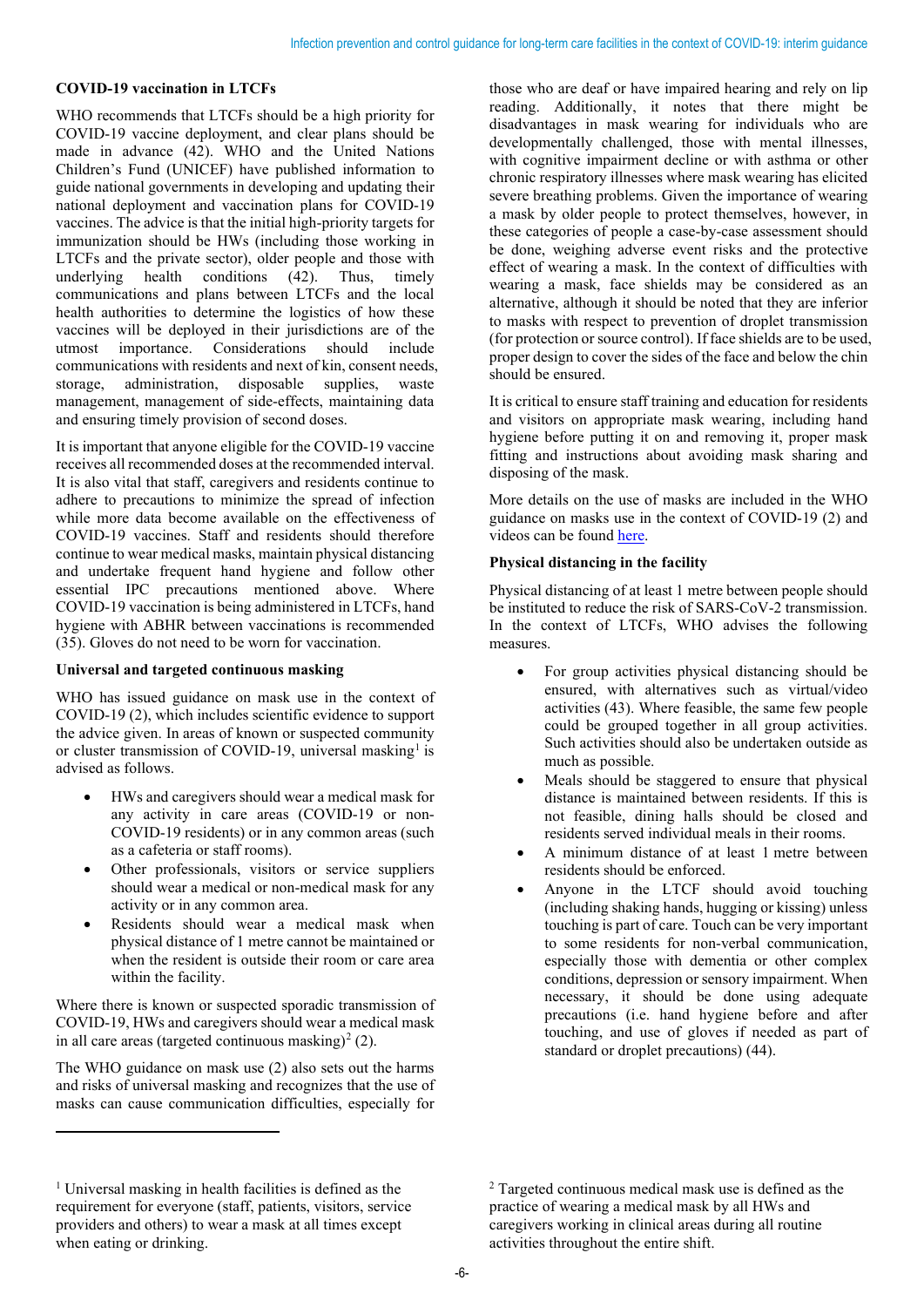Conversely, discontinuation of group activities was not reported as significantly associated with a decreasing risk of COVID-19 in LTCFs (22).

Note: these measures may have serious implications for residents' mental health and well-being, and should be implemented with caution (see below).

It should be noted that although no specific evidence is available, the WHO Global Network on Long-term Care emphasized the importance of promoting resilience to reconcile residents' personal preferences with risk management. If residents are forced into physical confinement and their movement is restricted for long periods, measures should be instigated to manage these risks and support safe forms of social interaction and events that they can look forward to. For example, residents making small gifts for each other and creating special occasions can contribute to renewal of mood and build resilience. Furthermore, opportunities for safer interaction between residents in outdoor spaces and gardens should be offered as much as possible, provided physical distancing and other IPC measures are adhered to.

#### **Adequate ventilation**

Adequate ventilation is important to reduce SARS-CoV-2 transmission. WHO provides guidance on ventilation requirements in health care facilities in the context of COVID-19 in the guidance on "IPC during health care when coronavirus disease (COVID-19) is suspected or confirmed" (1).

A well-designed, maintained, and operated system can reduce the risk of COVID-19 spread in indoor spaces by diluting the concentration of potentially infectious aerosols through ventilation with outside air and filtration and disinfection of recirculated air. Proper use of natural ventilation can provide the same benefits.

Residents' rooms and common areas should be well ventilated, with large quantities of fresh and clean outdoor air to control contaminants and odours. This can be achieved by using natural ventilation, by opening windows and doors to create airflow and exchange, if possible and safe to do so (45).

For mechanical systems, the percentage of outdoor air should be increased using economizer modes of heating, ventilation and air-conditioning (HVAC) operations, potentially to as high as 100%.

If HVAC systems are used, they should be inspected, maintained and cleaned regularly. Rigorous standards for installation and maintenance of ventilation systems are essential to ensure that they are effective and contribute to a safe environment (46).

Any decision on whether to use natural, hybrid (mixed-mode) or mechanical ventilation should take into account climate, including prevalent wind direction, floor plan, need, availability of resources and the cost of the ventilation system.

In particular in areas of the facility where COVID-19 cases are cared for, specific ventilation requirements are needed. When aerosol-generating procedures are not performed, adequate ventilation is considered to be 60 litres/second per patient (L/s/patient) for naturally-ventilated areas or 6 air changes per hour (ACH) (equivalent to 40 L/s/patient for a 4x2x3 m3 room) for mechanically-ventilated areas.

In rooms where aerosol-generating procedures are performed, specific requirements should be met. Health-care facilities using natural ventilation systems should ensure that contaminated air exhaust is piped directly outdoors, away from air-intake vents, clinical areas and people. The recommended average natural ventilation rate is 160 L/s/patient. In health-care facilities where a mechanical ventilation system is available, negative pressure should be created to control the direction of airflow. The ventilation rate should be 6–12 ACH (e.g. equivalent to 40–80 L/s/patient for a 4x2x3 m3 room), ideally 12 ACH for new constructions, with a recommended negative pressure differential of  $\geq$ 2.5 Pa (0.01-inch water gauge) to ensure that air flows from the corridor into the patient room.

More details are included in the WHO guidance on IPC in health care  $(1)$ .

#### **Specific considerations for residents with dementia and/or those with cognitive decline**

IPC activities may affect the mental and physical health and well-being of residents and staff – especially the use of PPE and restriction of visitors and group activities (47). Physical distancing and quarantine restrictions may reduce physical activity and potentially increase unhealthy lifestyles (48).

Changes to a resident's routine can increase their anxiety.

Social isolation can contribute to worsening of neuropsychiatric symptoms or lead to behavioural changes, with apathy, anxiety and agitation the most common symptoms (49).

People with dementia in particular may not fully understand the significance of, and need for, isolation or physical distancing. They may become more anxious, angry, stressed, agitated and withdrawn during the outbreak or while in isolation.

Non-pharmacological/psychosocial interventions are the recommended first-line treatment for behavioural and psychological symptoms in dementia (50), but these may be more difficult to realize in the context of implementation of COVID-19 IPC measures. Importantly, the use of certain psychotropic medications such as haloperidol and diazepam is associated with increased risk for stroke and mortality in people with dementia, and should therefore be avoided, as should the use of physical restraints for agitated residents (51).

Special attention should be paid to the evolution of residents' mental health conditions during the implementation of COVID-19 containment or mitigation measures, and referral and consultation with mental health specialists should be arranged as required and when available. Mental health of residents should be monitored, ideally, using simple screening tools to identify those at risk of serious mental health issues, or suicide. Staff should be aware that people with dementia or other cognitive decline may be less able to report symptoms because of communication difficulties, and should therefore be alert to the presence of signs and symptoms of COVID-19. This could include delirium, which people with dementia are more prone to suffer from if they develop an infection.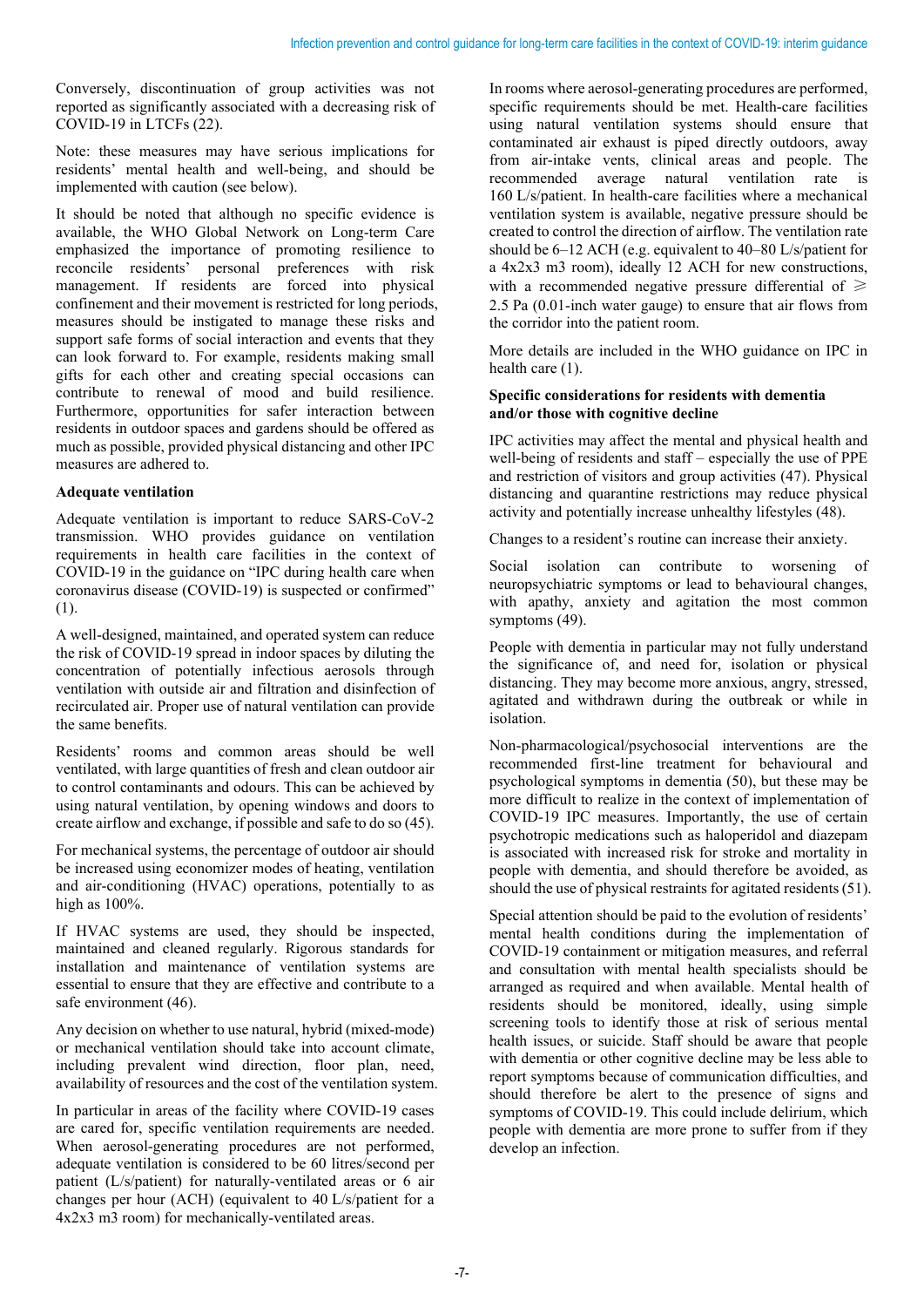#### **Visitors**

In this document visitors to the LTCF refer to the following anyone who is not an employee or resident of the LTCF, including:

- family members or next of kin or person designated by the resident;
- those providing clinical services not provided by the LTCF (e.g. physiotherapy);
- those providing informal (possibly unpaid) care;
- those providing services for the well-being of residents (e.g. art therapy, musicians, hairdressing or religious services).

In the initial phases of the COVID-19 pandemic, most country policies and guidance –including the previous edition of this document – recommended avoiding or restricting visitors to LTCFs as much as possible. This was in consideration of the increased risk of SARS-CoV-2 infection, higher frequency of severe clinical presentation and serious complications, and higher mortality for older people.

It is generally recognized, however, that visits by family members or next of kin are essential for the well-being of residents, and contribute significantly to residents' care by providing social interaction, engagement and activities. Furthermore, lessons learned from guidance implementation and emerging evidence have shown that cessation of visiting has had a significantly negative impact on the well-being of both LTCF residents and their families, along with mental health consequences. In particular, where the resident has dementia, a lack of understanding of why the visits have stopped may generate additional distress. It is also acknowledged that compassion in health and well-being is central to the delivery of quality care, including in maintaining essential health services in the context of COVID-19. Finally, restricting visitors' access to LTCFs has also led to some important medical and social care activities being stopped.

Therefore, the IPC GDG unanimously agreed that criteria and considerations for a safe policy for visiting residents in LTCFs for personal, social or medical reasons should be identified and provided. The IPC GDG also unanimously agreed that if it is demonstrated that such a policy is implemented effectively, visitors can be allowed in LTCFs. As a necessary condition, any policy or standard operating procedure allowing visits to LTCF residents should build on the existence and continuous reinforcement of a strong IPC programme in the LTCF and its effective implementation throughout the facility, especially at points of care, including demonstration of effectiveness through monitoring key IPC indicators (such as hand hygiene compliance and availability and appropriate use of PPE by both HWs and visitors).

In particular, the IPC GDG agreed that having the following measures in place is key to preventing the risk that visitors may contribute to SARS-CoV-2 transmission in LTCFs:

- active screening and testing policies for residents, staff and visitors;
- demonstration of appropriate IPC practices in place in the facility according to WHO guidance and local policies;
- availability of a COVID-19 outbreak management plan;
- an IPC focal point appointed in the LTCF;
- continuous access to adequate PPE;
- adequate staffing available to support interaction between residents and visitors;
- a designated individual to educate and assist visitors on IPC precautions on an ongoing basis;
- a monitoring system in place to check on visitors' compliance with IPC precautions;
- access to COVID-19 vaccine where available.

Regarding surveillance, all visitors should be screened for signs and symptoms of acute respiratory infection or significant risk for COVID-19 (see below), and no one who presents as positive at this screening should be allowed to enter the premises. A record of all visitors allowed into the facility should be maintained.

In addition to the measures above, the following additional precautions are considered important.

- The LTCF should have an arrangement to enable booking/appointments for visitors: ad hoc visits should be avoided.
- Each resident should have a single constant visitor wherever possible.
- Face masks must be used throughout the visit, including around the LTCF building and grounds. This is especially important for visitors who are also caregivers. Additional PPE should be used if needed according to risk assessment.
- Physical distancing of a minimum of 1 metre (between visitors and residents, staff and visitors from other households) should be maintained at all times unless the resident is receiving care or physical or close contact is needed.
- The designated visiting space should be used by only one resident and visitor at a time, and should be subject to enhanced cleaning and disinfection between each visit.
- The visiting space must be well ventilated.
- Where there is a single access point to the space, the resident and visitor should enter the space at different times to ensure that safe distancing and seating arrangements can be maintained effectively.
- A screen or transparent plastic sheet may be used between the resident and visitor.
- Visits should happen in the open air wherever possible (recognizing that for many residents and visitors this will not be appropriate in the winter).

The potential risks of allowing visiting should be explained to residents who have the capacity to understand and to their families/next of kin.

It is also important to take into account the local epidemiology of COVID-19. Temporary restrictions might be necessary in areas with community transmission.

Alternatives to in-person visiting should be considered when necessary, including the use of telephones or video. According to reports prior to the COVID-19 pandemic, there is limited evidence that video calls can reduce isolation and loneliness in older adults (52). Staff, families and residents may require training on how to use/facilitate conversations using digital technology.

Where it has been agreed locally that visiting should be suspended, consideration should be given to allowing a limited number of screened visitors on compassionate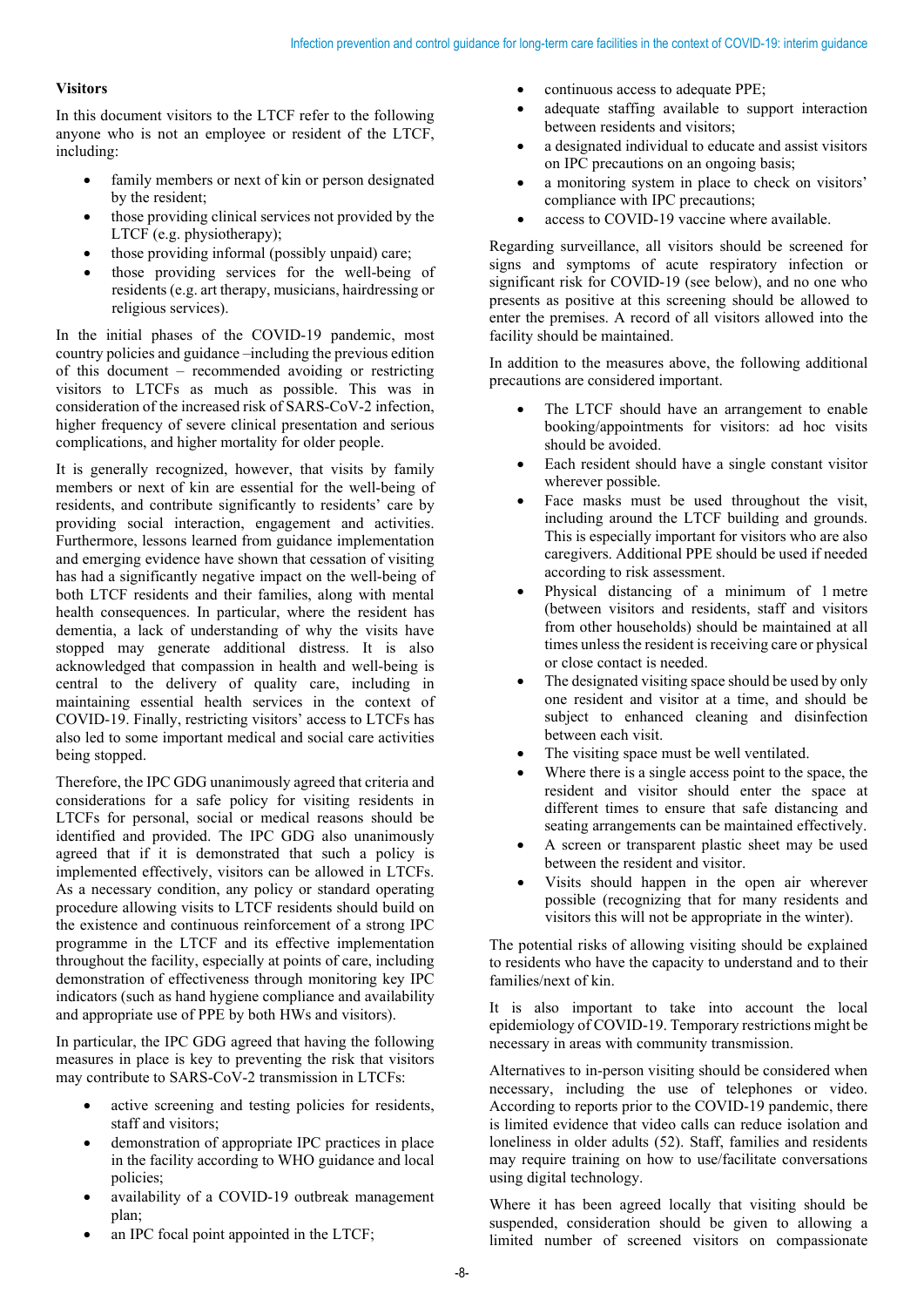grounds, specifically if the resident is gravely ill and the visitor is their next of kin or other person required for emotional care. A local decision must be taken on whether a visitor with suspected or confirmed COVID-19 can visit a family member who is gravely ill, with appropriate controls.

The decision to suspend visiting should be reviewed regularly, recognizing how important visits from family members or next of kin are to the well-being of residents.

Note: in some settings complete closure to visitors is under the jurisdiction of local health authorities.

#### **Staffing**

Adequate staffing levels and staff organization are critical elements in ensuring adequate IPC and quality of care (29, 30, 53[\).](https://apps.who.int/iris/handle/10665/330080) Furthermore, HWs should be protected from occupational risks amplified by the COVID-19 pandemic and employment policies should be in place, such as sick pay (3, 53). The use of temporary staff is associated with increased risk of infection (22, 23). Staff cohorting (i.e. organizing the work so that the team works in small groups in one area of the LTCF with no physical connection with the other members of the team) can be an effective strategy for minimizing risk of SARS-CoV-2 transmission (22).

Staff movement between different LTCFs should be minimized and a system should be in place to keep records of such movement. Where staff have to move between facilities, it is imperative that they are aware of the risks of spreading infection between facilities and understand the required IPC precautions, including through appropriate training (24). This is very important in relation to visiting HWs (including those delivering care not provided by the LTCF, such as physiotherapy, or those providing other services).

The use of temporary staff should be limited as much as possible. If employed, adequate IPC training should be ensured, as temporary staff were reported as being associated with increased risk of SARS-CoV-2 infection in LTCFs (22, 23).

#### **Identification and management of HW infections**

Early detection and appropriate management of SARS-CoV-2 infection among those working in LTCFs, including caregivers, is critical to avoid the risk of transmission to LTCF residents who are a high-risk population. WHO provides specific guidance on early detection through syndromic surveillance and/or laboratory testing in the dedicated interim guidance document *Prevention, identification and management of health worker infection in the context of COVID-19* (3). A national and/or local surveillance and testing strategy – including for LTCFs – should be developed and implemented. In summary, WHO advises that syndromic surveillance of HWs for COVID-19 symptoms should be performed before they enter the workplace, with either passive or active surveillance depending on the resources available, and with strong preference for active surveillance in areas with community and cluster transmission of SARS-CoV-2. Employment policies should be in place, such as paid sick leave and the ability to stay at home if unwell, that grant confidentiality and are non-punitive for HWs who become contacts or infected with SARS-CoV-2 (53).

Adequate laboratory testing for SARS-CoV-2 infections is another element needed to identify transmission more

accurately among HWs (3). Irrespective of the SARS-CoV-2 transmission scenario, HWs working in LTCFs should be considered for routine testing, and at a minimum should be tested for SARS-CoV-2 as soon as a positive case is identified in either residents or staff.

In summary, the testing strategy should include:

- testing of symptomatic HWs;
- testing of HWs identified as contacts of a SARS-CoV-2 case within the LTCF or in the community;
- testing of all HWs when a positive case of SARS-CoV-2 is identified in a resident or staff member;
- routine testing of HWs, in particular those working in multiple facilities, if feasible.

The frequency of HW testing will depend on the level of transmission within a facility and the surrounding area, the objectives of the testing strategy (surveillance versus outbreak control), the capacity of the facility, the availability of laboratories to conduct the testing, and national and local guidance. During an outbreak of SARS-CoV-2 infection, testing should be conducted regularly (ranging from every 2– 3 days to weekly, depending on available resources and capacity) until there are no cases of COVID-19 in HWs or residents in the facility.

HWs should be encouraged to report both unprotected occupational and non-occupational exposures to SARS-CoV-2, in a blame-free environment. In addition, clear policies and procedures should be in place outlining the steps that should be taken if HWs fail syndromic screening on arrival or develop symptoms during their shift. In either case, occupational health and/or IPC professionals should assess the exposure risk and categorize it based on a standardized tool (such as the WHO risk assessment tool) (54) and determine appropriate management, including the HW's ability to return to work.

Any HW who identifies as symptomatic or tests positive for SARS-CoV-2 should:

- be isolated immediately and stop all patient care activities until fully assessed;
- inform their supervisor, who should notify the IPC and occupational health services;
- seek care if feeling unwell or symptoms worsen through the appropriate referral system.

More details on management of exposed or positive (with or without symptoms) HWs are provided in the WHO interim guidance document *Prevention, identification and management of health worker infection in the context of COVID-19* (3).

If the HW needs to be isolated, WHO principles for discontinuing isolation for COVID-19 patients (55) should be adopted when taking decisions about the return to work of HWs affected by COVID-19. Additional considerations for specific subpopulations of HWs and local policies should also be taken into account (3).

#### **Support to HWs**

It is essential to protect staff from stress. Strategies that support staff reporting symptoms of mental health conditions in response to the COVID-19 pandemic and physical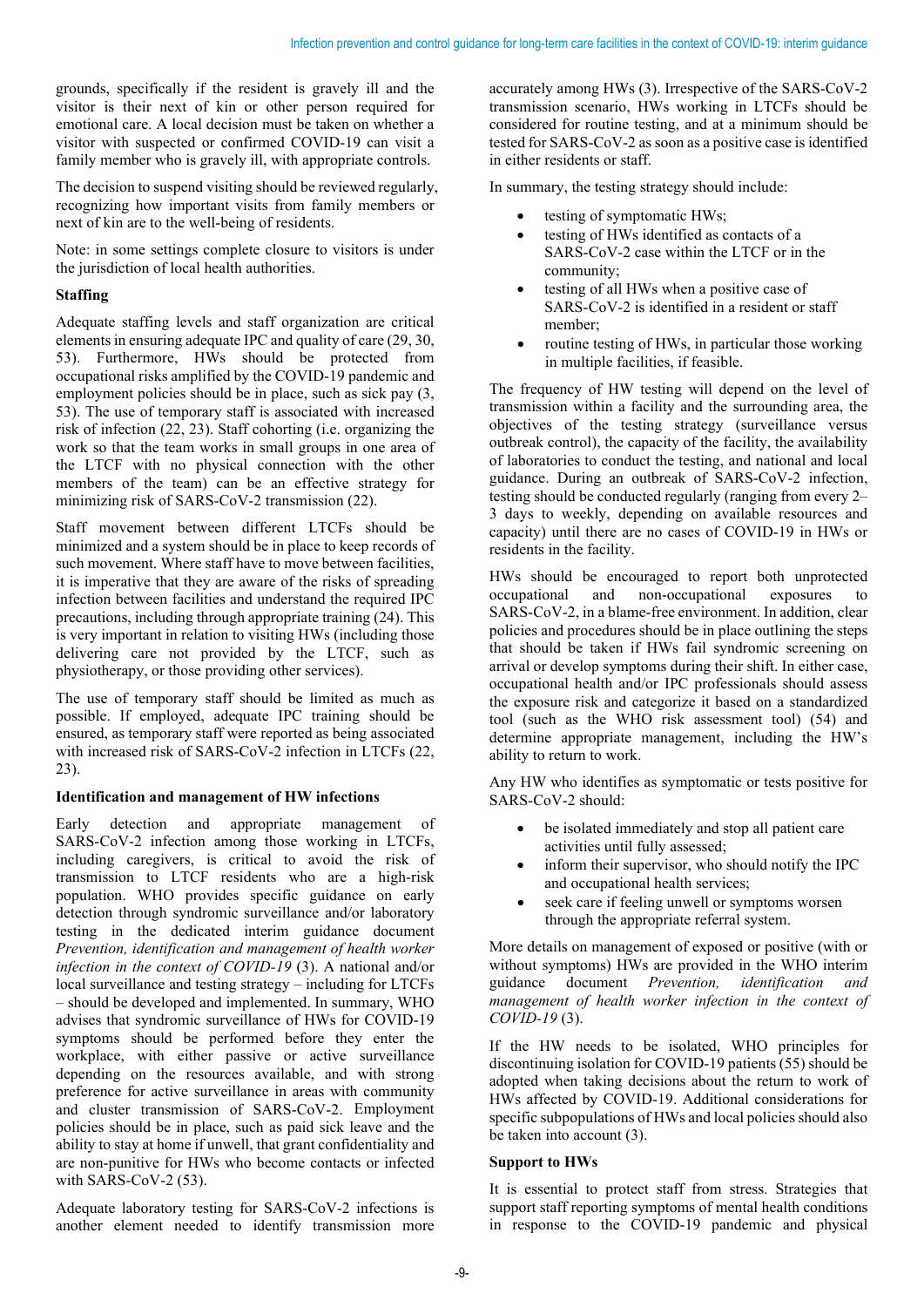exhaustion should be adopted. WHO advises the following measures.

- Risks to stress, including ensuring that IPC occupational safety measures are in place to prevent stress exacerbation, should be addressed, mitigated or eliminated.
- All staff should be monitored regularly and supportively for their well-being, and an environment of timely communication and provision of care with accurate updates should be fostered.
- Over-long shifts should be avoided and rest and recuperation ensured, with alternative arrangements as needed.
- All staff should be trained in basic psychosocial skills (56) to provide the necessary psychosocial support to residents and colleagues in LTCFs.
- Availability of confidential mental health and psychosocial support services, including remotely provided or onsite services, should be ensured, and access to these should be facilitated (57).
- Further comprehensive actions to protect the mental health of staff involved in the outbreak response should be made available (53).
- Some IPC precautions and physical distancing should also be applied by HWs also during their breaks. These are important to prevent transmission between HWs. The same applies to transport to/from the facility, for example when staff share a car.

## Early recognition, source control, isolation and care of COVID-19 among LTCF residents

#### **Early recognition**

Early identification, isolation and care of COVID-19 cases among residents are essential to limit the spread of the disease in LTCFs. Training of staff on the signs and symptoms of COVID-19 and the most recent case definitions, and requesting HWs to be alert to potential SARS-CoV-2 infection in all residents are important steps to enable early identification of suspected COVID-19 cases among residents.

During the pandemic, prospective surveillance for COVID-19 among residents should be established in all LTCFs, regardless of the epidemiological situation in the area.

- The health status of any new resident should be assessed on admission to determine whether they have signs of a respiratory illness, including fever (≥38 °C) and cough or shortness of breath, or other suggestive symptoms (58).
- Each resident should be assessed twice daily for development of a fever, cough or shortness of breath, or other suggestive symptoms.
- Residents with fever or respiratory symptoms should be reported immediately to the IPC focal point and to clinical staff.

Older people and those who are immunosuppressed may present with atypical symptoms such as delirium, fatigue, reduced alertness, reduced mobility, diarrhoea, loss of appetite, falls, delirium and absence of fever (58). Thus, screening questions may need to be adjusted for certain settings and guided by epidemiologic considerations.

Although no specific evidence is available, the IPC GDG advised that in areas with community or cluster transmission residents should be tested on admission to the LTCF or on readmission after discharge from another facility, where testing capacity is available. They should also be quarantined in their rooms or separated from other residents until the test result is available. Alternatively, if testing is not available, in areas with community or cluster transmission, following admission residents could be isolated for 14 days within their own room to minimize the risk to other residents in the LTCF. This should be the case unless they have already undergone isolation for a 14-day period in another setting; even then, the LTCF may wish to isolate new residents for a further 14 days. If new residents are admitted part way through an isolation period, they should as a minimum complete the remaining isolation period within their own room.

#### **Source control, isolation and care for residents with suspected or confirmed COVID-19**

To ensure source control (prevention of onward spread from an infected person) if a resident is suspected of having, or has been diagnosed with SARS-CoV-2 infection, the following steps should be taken.

- Local authorities should be notified about any suspected cases and residents with onset of respiratory symptoms isolated.
- It should be ensured that the resident and any others staying in the room wear a medical mask until the suspected/confirmed case is appropriately isolated.
- If at all possible, the COVID-19 suspected/confirmed case should be isolated promptly in a single room.
- Where no single rooms are available, cohorting residents with suspected or confirmed SARS-CoV-2 infection should be considered:
	- Residents with suspected SARS-CoV-2 infection should be cohorted only with other residents with suspected SARS-CoV-2 infection; they should not be cohorted with confirmed COVID-19 cases.
	- Suspected or confirmed COVID-19 cases should not be cohorted next to immunocompromised residents.
- Rooms should be clearly marked with IPC signs indicating droplet and contact precautions at the entrance.
- Roommates or contacts of confirmed COVID-19 cases should be quarantined in their rooms or separated from other residents, and should undergo surveillance up to 14 days since the last contact.
- Where practical, staff should be designated to care for residents with suspected or confirmed COVID-19.
- A record of staff entering these residents' rooms should be maintained.
- Specific medical equipment (e.g. thermometers, blood pressure cuffs, pulse oximeters) should be dedicated for residents with suspected or confirmed COVID-19.
- Equipment should be cleaned and disinfected before reuse with another resident.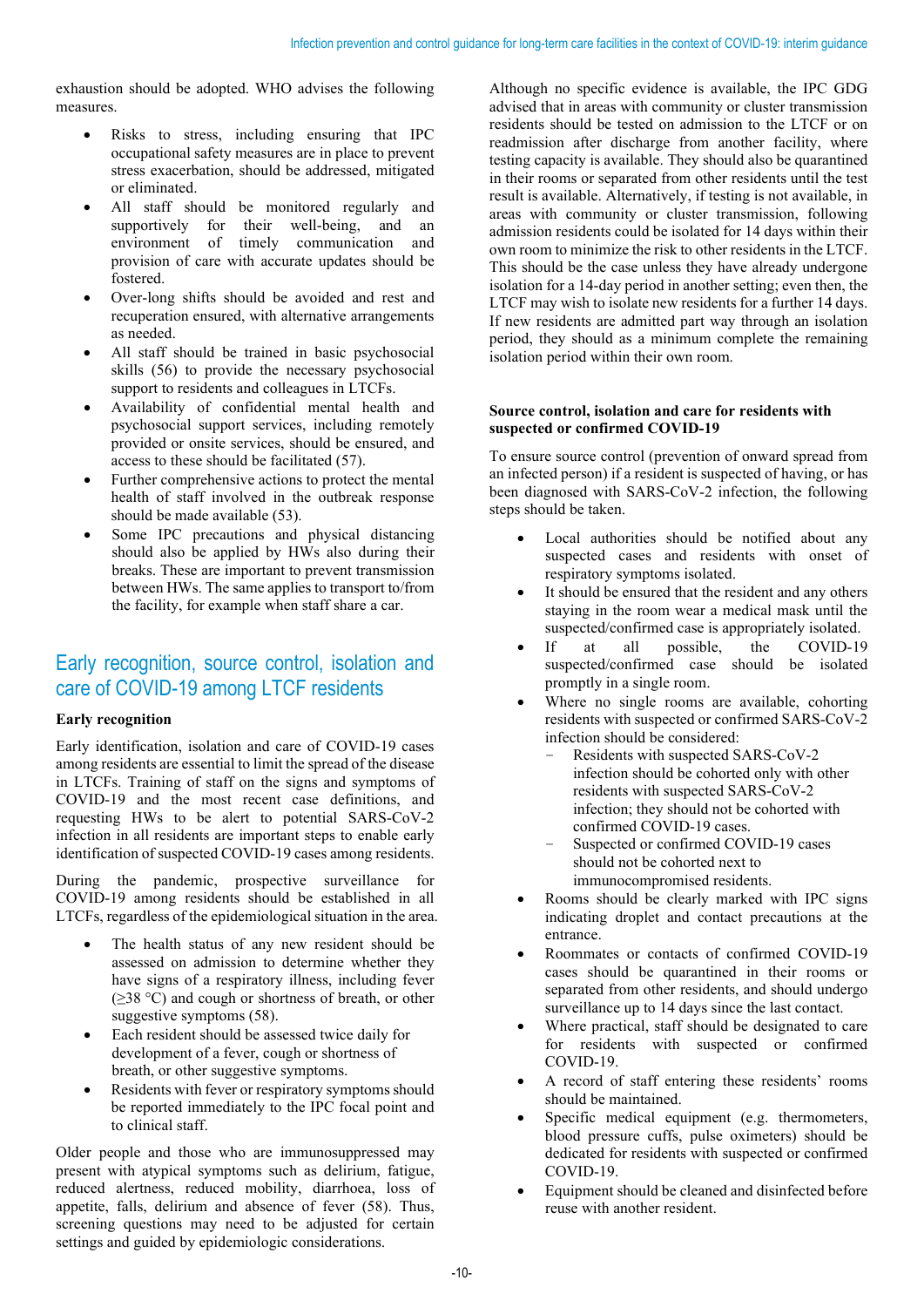- Sharing of personal devices (mobility devices, books, electronic gadgets) with other residents should be restricted.
- Residents should be tested for SARS-CoV-2 infection according to local surveillance policies if the facility is able to collect a biological specimen for testing safely.
- If the resident is negative for SARS-CoV-2 and continues to have respiratory symptoms, they should be tested for other respiratory infections and isolated if feasible. If it is not possible to isolate the resident and they share a room with others, they should wear a medical mask and maintain physical distance from other residents, and adequate ventilation of the room should be ensured.
- If the resident tests positive for SARS-CoV-2, all the other residents and all staff in the LTCF should be tested, and those identified as contacts should undergo quarantine (3).
- The resident, the family or next of kin and appropriate public health authorities should be notified promptly if the SARS-CoV-2 test is positive.
- A clinical assessment should be conducted by a medical professional to establish the severity of the disease, including evaluation of potential resident transfer to an acute health facility (58). The decision to monitor in the LTCF or to transfer to another health facility should be made on a case-by-case basis.
- Those with risk factors for rapid deterioration such as older age and underlying medical conditions should be monitored closely.
- Employees should use contact and droplet precautions when providing care to the resident and when within 1 metre of the resident.

LTCFs should be prepared to accept new residents or those who have been hospitalized with SARS-CoV-2 infection who are medically stable and can be transferred. For these transfers, LTCFs should have specific protocols agreed on with the local health authorities, and should use the same IPC precautions and restrictions as if the resident had been diagnosed with SARS-CoV-2 infection in the LTCF.

#### **IPC precautions for care of residents with suspected or confirmed SARS-CoV-2 infection**

WHO provides specific guidance on IPC in health care facilities where suspected or confirmed COVID-19 cases are cared for (1). A summary of key measures is provided here.

#### **PPE**

Rational and correct use of PPE is a critical measure to prevent exposure to SARS-CoV-2 and other pathogens (59). The effectiveness of PPE strongly depends on:

- staff training on putting on and removing PPE;
- prompt access to sufficient supplies;
- appropriate hand hygiene;
- HW compliance with appropriate use principles;
- regular monitoring and feedback by the IPC focal point.

When providing routine care for a resident with suspected or confirmed SARS-CoV-2 infection, contact and droplet

precautions should be practised. These include use of the following PPE: medical mask, gloves, gowns and eye protection (goggles or face shield).

When caring for any resident with suspected or confirmed SARS-CoV-2 infection who is undergoing any aerosolgenerating procedures, contact and airborne precautions should be used: the medical mask should be replaced with an N95, FFP2 or FFP3 respirator or equivalent level of mask. Note: proper use of N95 respirators requires a programme to regularly fit-test employees for their use (1).

Particular attention should be paid to the following:

- PPE should be put on and removed carefully following recommended procedures to avoid selfcontamination.
- Hand hygiene should always be performed before putting on and after removing PPE, and according to the WHO five [moments for hand hygiene](https://www.who.int/docs/default-source/infection-prevention-and-control/your-5-moments-for-hand-hygiene-poster.pdf?sfvrsn=83e2fb0e_2) (33, 34).
- HWs should put on PPE just before entering a COVID-19 case room, remove it just after leaving and dispose of it appropriately.

Cleaners and those handling soiled bedding, laundry and similar should wear adequate PPE, including masks, gloves, long-sleeved gowns, goggles or face shields and boots or closed-toe shoes. They should perform hand hygiene before putting on and after removing PPE, and according to the WHO five [moments for hand hygiene](https://www.who.int/docs/default-source/infection-prevention-and-control/your-5-moments-for-hand-hygiene-poster.pdf?sfvrsn=83e2fb0e_2) (33, 34).

#### **Environmental cleaning and disinfection**

WHO provides specific guidance on cleaning and disinfection in the context of COVID-19 (60). Cleaning helps to remove pathogens or significantly reduce their load on contaminated surfaces, and is an essential first step in any disinfection process. Cleaning with a detergent (commercially prepared) or soap and water should progress from the least soiled (cleanest) to the most soiled (dirtiest) areas, and from higher to lower levels. This should be followed by use of a chlorine-based disinfectant that has been evaluated for efficacy against SARS-CoV-2 (61).

For SARS-CoV-2 WHO advises either 0.1% (1000 ppm) sodium hypochlorite, 70–90% ethanol or hydrogen peroxide >0.5% with a contact time of at least one minute. For large spills (more than about 10 mL) of blood and body fluids, a concentration of 0.5% (5000 ppm) sodium hypochlorite is recommended. After appropriate contact time, disinfectant residue may be rinsed off with clean water if required. Other disinfectants may be available and evaluated locally, and the manufacturer-advised contact time should be adhered to if these are selected. Different types of disinfectant should not be mixed, as this may produce harmful gases (62). Instructions to obtain correct disinfectant dilutions and information about adverse events due to the use of disinfectants, in particular for sodium hypochlorite, are available in the WHO guidance on cleaning and disinfection in the context of COVID-19 (60).

All horizontal and frequently touched surfaces (such as light switches, door handles, bed rails, bed tables and phones) and bathrooms should be cleaned at least twice daily and when soiled.

Fresh cloths should be used at the start of each cleaning session. For areas considered to be at high risk of SARS-CoV-2 contamination, a new cloth should be used to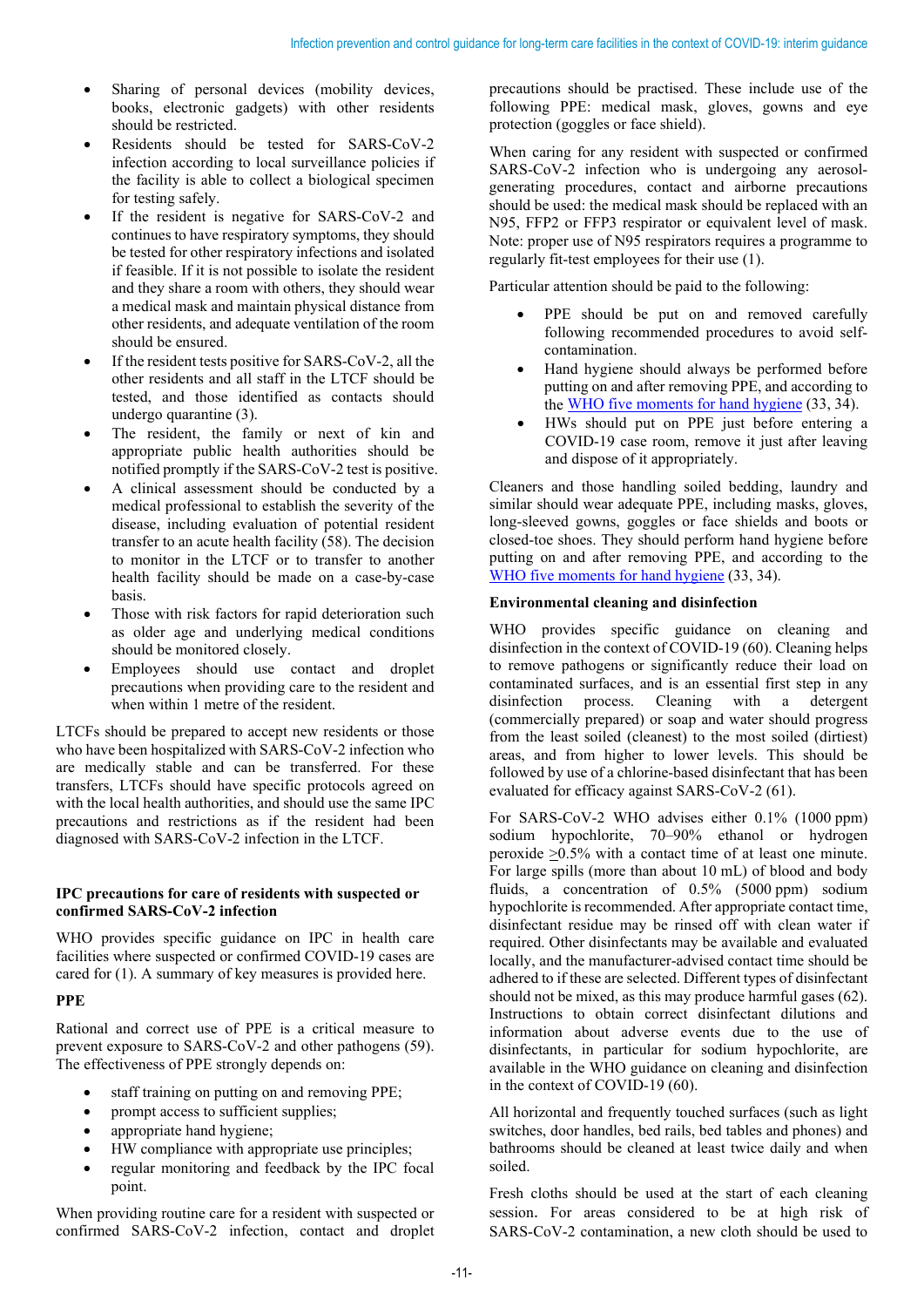clean each resident room. Soiled cloths should be reprocessed properly after each use.

Cleaning equipment (such as buckets) should be well maintained. Equipment used for isolation areas for residents with SARS-CoV-2 infection should be colour-coded and separated from other equipment.

It is important that cleaning staff are trained in all aspects of effective cleaning, including safe disinfectant preparation, the correct use of PPE to protect from possible exposure to SARS-CoV-2 and chemical exposure.

#### **Waste management**

Waste produced during the care of residents with suspected or confirmed SARS-CoV-2 infection is considered to be infectious and should be collected safely in clearly marked lined containers and sharps-safe boxes (36).

To manage health care waste safely, facilities should:

- assign responsibility and adequate human and material resources to segregating and disposing of waste;
- treat waste, preferably onsite if a dedicated safe space is available, and then safely dispose of it (if waste is moved off site, it is critical to understand where and how it will be treated and disposed of);
- ensure that staff use appropriate PPE (boots, longsleeved gowns, heavy-duty gloves, masks and goggles or face shields) while managing infectious waste, and perform hand hygiene after taking off the PPE;
- prepare for increases in the volume of infectious waste if there is an outbreak of SARS-CoV-2 in the LTCF, especially through the use of PPE.

#### **Laundry**

Soiled linen of residents with suspected or confirmed SARS-CoV-2 infection should be placed in clearly labelled, leak-proof bags or containers, after carefully removing any solid excrement and putting it in a covered bucket to be disposed of in a toilet or latrine (36).

Machine washing with warm water at 60−90 °C (140−194 °F) with laundry detergent is recommended. The laundry can then be dried according to routine procedures.

If machine washing is not possible, linens can be soaked in hot water and soap in a large drum, using a stick to stir and being careful to avoid splashing. The drum should then be emptied and the linens soaked in 0.05% (500 ppm) chlorine for approximately 30 minutes. Finally, the laundry should be rinsed with clean water and allowed to dry fully in sunlight (60).

#### **Restriction of movement/ transport**

If a resident has suspected or confirmed SARS-CoV-2 infection, the LTCF should ensure that the following measures are in place and respected.

- Confirmed patients should not leave their rooms during their isolation period, unless necessary for medical reasons.
- Movement or transport of residents should be restricted to essential diagnostic and therapeutic tests only.
- Transfer to other facilities should be avoided (unless medically indicated).
- If transport is necessary, transport services and personnel in the receiving area or facility should be advised of the required precautions for the resident being transported. It should be ensured that residents who leave their rooms for strictly necessary reasons wear a mask and adhere to respiratory hygiene. Transportation staff should wear a medical mask and carry ABHR, and should use additional PPE as dictated by the activities performed (59).

### **Discontinuing isolation precautions**

Contact and droplet precautions should only be discontinued on the resolution of clinical signs and symptoms, or the relevant number of days after a positive test was carried out with an upper respiratory specimen by molecular assay. For symptomatic residents, these additional precautions can be discontinued 10 days after symptoms onset and after at least three additional consecutive days with neither fever nor respiratory symptoms. For asymptomatic residents, isolation can end 10 days after the date of the initial positive test (55).

Standard precautions should continue to be applied in the care of all residents at all times.

#### **Care of the deceased**

The dignity of the dead, their cultural and religious traditions and their families should be respected and protected throughout, post mortem (63).

The safety and well-being of those who tend to dead bodies is critical; HWs should do a preliminary evaluation and risk assessment before undertaking any activity related to the management of the dead body of a suspected or confirmed COVID-19 case and follow WHO's IPC guidance for safe management of dead bodies in the context of COVID-19 (63).

During dead body management procedures HWs should:

- perform hand hygiene before and after handling the body;
- use appropriate PPE based on the level of interaction with the body and risk assessment (e.g. use of eye protection and medical masks in addition to gloves and fluid-resistant gowns or aprons if there is a risk of body fluid splashes while handling the body);
- ensure that any body fluids leaking from orifices are contained;
- cover the body in cloth to transfer to the mortuary area;
- not engage in any other activity during body handling or preparation;
- disinfect any non-disposable equipment used during handling of the body as per WHO guidance on cleaning and disinfection in the context of COVID-19.

Body bags are not necessary for COVID-19 deaths, although they may be used for other reasons such as excessive body fluid leakage or absence of a refrigerated morgue, especially in countries with a warm climate. If more than 24 hours have passed since the person died, or if burial/cremation is not scheduled within the next 24–48 hours, a second body bag may be used.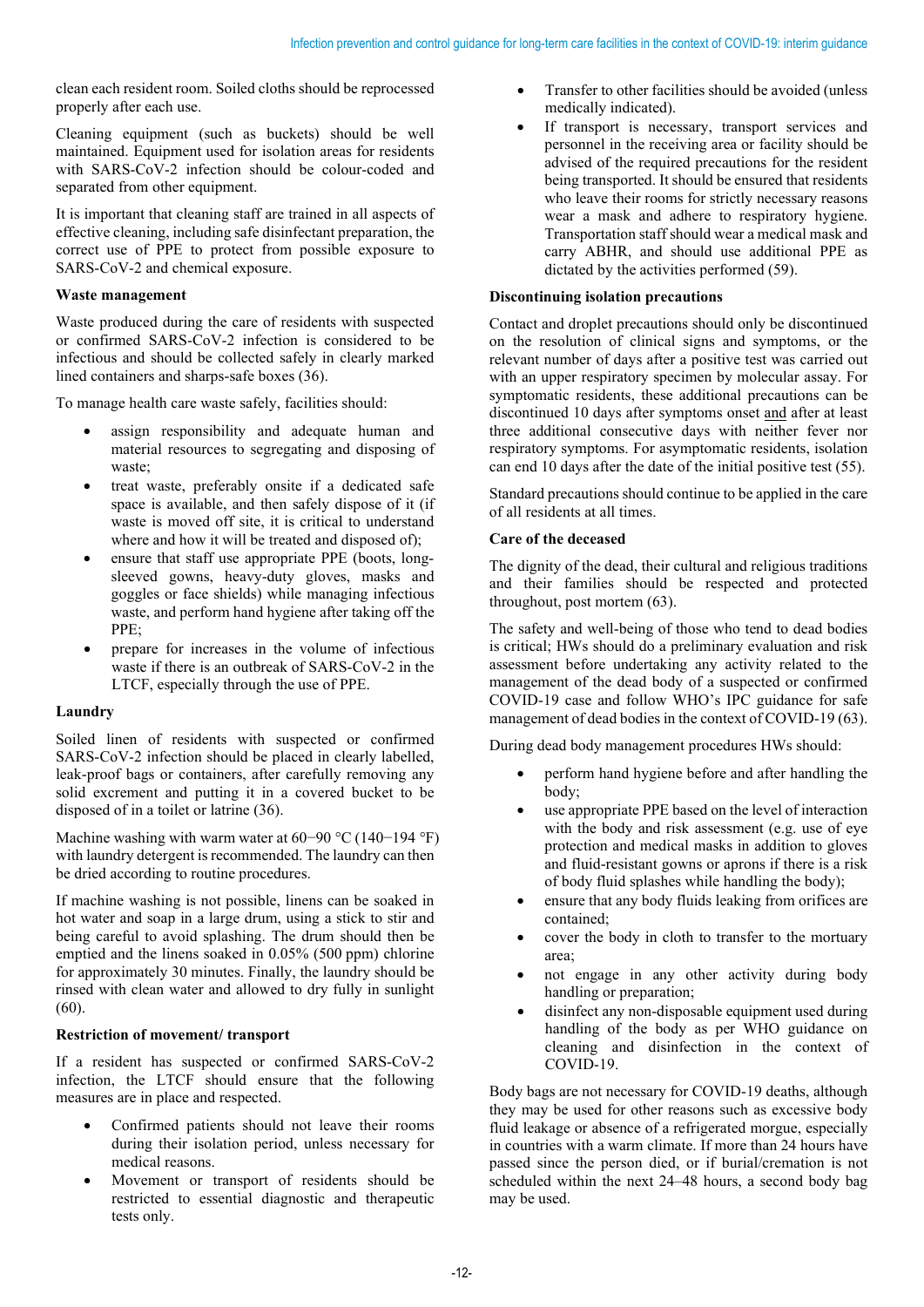## **References**

- 1. Infection prevention and control during health care when coronavirus disease (COVID-19) is suspected or confirmed: interim guidance, 29 June 2020. Geneva: World Health Organization; 2020 [\(https://apps.who.int/iris/handle/10665/332879,](https://apps.who.int/iris/handle/10665/332879) accessed 3 December 2020).
- 2. Mask use in the context of COVID-19: interim guidance, 1 December 2020. Geneva: World Health Organization; 2020 [\(https://apps.who.int/iris/handle/10665/337199,](https://apps.who.int/iris/handle/10665/337199) accessed 3 December 2020).
- 3. Prevention, identification and management of health worker infection in the context of COVID-19: interim guidance, 30 October 2020. Geneva: World Health Organization; 2020 [\(https://apps.who.int/iris/handle/10665/336265,](https://apps.who.int/iris/handle/10665/336265) accessed 3 December 2020).
- 4. Preventing and managing COVID-19 across long-term care services: policy brief, 24 July 2020. Geneva: World Health Organization; 2020 [\(https://apps.who.int/iris/handle/10665/333074,](https://apps.who.int/iris/handle/10665/333074) accessed 3 December 2020).
- 5. Preventing and managing COVID-19 across long-term care services: web annex. Geneva: World Health Organization; 2020 [\(https://apps.who.int/iris/handle/10665/334020,](https://apps.who.int/iris/handle/10665/334020) accessed 3 December 2020).
- 6. The world health report 2006: working together for health. Geneva: World Health Organization; 2006 [\(https://apps.who.int/iris/handle/10665/43432,](https://apps.who.int/iris/handle/10665/43432) accessed 4 January 2021).
- 7. International Standard Industrial Classification of All Economic Activities (ISIC), revision 4, section Q: human health and social work activities. New York: United Nations; 2008 [\(https://unstats.un.org/unsd/publication/seriesm/seriesm](https://unstats.un.org/unsd/publication/seriesm/seriesm_4rev4e.pdf) [\\_4rev4e.pdf,](https://unstats.un.org/unsd/publication/seriesm/seriesm_4rev4e.pdf) accessed 4 January 2021).
- 8. Coronavirus (COVID-19) related deaths by occupation, England and Wales. Newport: Office for National Statistics; 2020 [\(https://www.ons.gov.uk/peoplepopulationandcommunit](https://www.ons.gov.uk/peoplepopulationandcommunity/healthandsocialcare/causesofdeath/bulletins/coronaviruscovid19relateddeathsbyoccupationenglandandwales/deathsregistereduptoandincluding20april2020#:%7E:text=A%20total%20of%20131%20deaths,100%2C000%20females%20(86%20death)) [y/healthandsocialcare/causesofdeath/bulletins/coronavir](https://www.ons.gov.uk/peoplepopulationandcommunity/healthandsocialcare/causesofdeath/bulletins/coronaviruscovid19relateddeathsbyoccupationenglandandwales/deathsregistereduptoandincluding20april2020#:%7E:text=A%20total%20of%20131%20deaths,100%2C000%20females%20(86%20death)) [uscovid19relateddeathsbyoccupationenglandandwales/d](https://www.ons.gov.uk/peoplepopulationandcommunity/healthandsocialcare/causesofdeath/bulletins/coronaviruscovid19relateddeathsbyoccupationenglandandwales/deathsregistereduptoandincluding20april2020#:%7E:text=A%20total%20of%20131%20deaths,100%2C000%20females%20(86%20death)) [eathsregistereduptoandincluding20april2020#:~:text=A](https://www.ons.gov.uk/peoplepopulationandcommunity/healthandsocialcare/causesofdeath/bulletins/coronaviruscovid19relateddeathsbyoccupationenglandandwales/deathsregistereduptoandincluding20april2020#:%7E:text=A%20total%20of%20131%20deaths,100%2C000%20females%20(86%20death)) [%20total%20of%20131%20deaths,100%2C000%20fem](https://www.ons.gov.uk/peoplepopulationandcommunity/healthandsocialcare/causesofdeath/bulletins/coronaviruscovid19relateddeathsbyoccupationenglandandwales/deathsregistereduptoandincluding20april2020#:%7E:text=A%20total%20of%20131%20deaths,100%2C000%20females%20(86%20death)) [ales%20\(86%20death\),](https://www.ons.gov.uk/peoplepopulationandcommunity/healthandsocialcare/causesofdeath/bulletins/coronaviruscovid19relateddeathsbyoccupationenglandandwales/deathsregistereduptoandincluding20april2020#:%7E:text=A%20total%20of%20131%20deaths,100%2C000%20females%20(86%20death)) accessed 21 June 2020).
- 9. Hatfield KM, Reddy SC, Forsberg K, Korhonen L, Garner K, Gulley T et al. Facility-wide testing for SARS-CoV-2 in nursing homes – seven U.S. jurisdictions, March-June 2020. MMWR Morb Mortal Wkly Rep. 2020;69(32):1095–9.
- 10. Gmehlin CG, Munoz-Price LS. Coronavirus disease 2019 (COVID-19) in long-term care facilities: a review of epidemiology, clinical presentations, and containment interventions. Infect Control Hosp Epidemiol. 2020; 2020:1–6.
- 11. Increase in fatal cases of COVID-19 among long-term care facility residents in the EU/EEA and the UK. 19 November 2020. Stockholm: European Centre for Disease Prevention and Control; 2020 [\(https://www.ecdc.europa.eu/en/publications-data/rapid](https://www.ecdc.europa.eu/en/publications-data/rapid-risk-assessment-increase-fatal-cases-covid-19-among-long-term-care-facility)[risk-assessment-increase-fatal-cases-covid-19-among](https://www.ecdc.europa.eu/en/publications-data/rapid-risk-assessment-increase-fatal-cases-covid-19-among-long-term-care-facility)[long-term-care-facility,](https://www.ecdc.europa.eu/en/publications-data/rapid-risk-assessment-increase-fatal-cases-covid-19-among-long-term-care-facility) accessed 3 December 2020).
- 12. Gallichotte EN, Quicke KM, Sexton NR, Fitzmeyer E, Young MC, Janich AJ et al. Longitudinal surveillance for SARS-CoV-2 among staff in six Colorado long-term care facilities: epidemiologic, virologic and sequence analysis. medRxiv. 2020:2020.06.08.20125989.
- 13. Ladhani SN, Chow JY, Janarthanan R, Fok J, Crawley-Boevey E, Vusirikala A et al. Investigation of SARS-CoV-2 outbreaks in six care homes in London, April 2020. EClinicalMedicine. 2020;26:100533.
- 14. Mas Romero M, Avendano Cespedes A, Tabernero Sahuquillo MT, Cortes Zamora EB, Gomez Ballesteros C, Sanchez-Flor Alfaro V et al. COVID-19 outbreak in long-term care facilities from Spain: many lessons to learn. PLoS One. 2020;15(10):e0241030.
- 15. Thompson DC, Barbu MG, Beiu C, Popa LG, Mihai MM, Berteanu M et al. The impact of COVID-19 pandemic on long-term care facilities worldwide: an overview on international issues. Biomed Res Int. 2020;2020:8870249.
- 16. Comas-Herrera A, Zalakaín J, Lemmon E, Henderson D, Litwin C, Hsu AT et al. Mortality associated with COVID-19 in care homes: international evidence. In: LTC Covid [website]. London: International Long-Term Care Policy Network; 2020 [\(https://ltccovid.org/2020/04/12/mortality-associated](https://ltccovid.org/2020/04/12/mortality-associated-with-covid-19-outbreaks-in-care-homes-early-international-evidence/)[with-covid-19-outbreaks-in-care-homes-early](https://ltccovid.org/2020/04/12/mortality-associated-with-covid-19-outbreaks-in-care-homes-early-international-evidence/)[international-evidence/,](https://ltccovid.org/2020/04/12/mortality-associated-with-covid-19-outbreaks-in-care-homes-early-international-evidence/) accessed 4 January 2021).
- 17. O'Driscoll M, Ribeiro Dos Santos G, Wang L, Cummings DAT, Azman AS, Paireau J et al. Agespecific mortality and immunity patterns of SARS-CoV-2. Nature. 2020 ([https://doi.org/10.1038/s41586-020-](https://doi.org/10.1038/s41586-020-2918-0) [2918-0,](https://doi.org/10.1038/s41586-020-2918-0) accessed 4 january 2021).
- 18. Verity R, Okell LC, Dorigatti I, Winskill P, Whittaker C, Imai N et al. Estimates of the severity of coronavirus disease 2019: a model-based analysis. Lancet Infect Dis. 2020;20(6):669–77.
- 19. Levin AT, Hanage WP, Owusu-Boaitey N, Cochran KB, Walsh SP, Meyerowitz-Katz G. Assessing the age specificity of infection fatality rates for COVID-19: systematic review, meta-analysis, and public policy implications. Eur J Epidemiol. 2020;35(12):1123–38.
- 20. Rios P, Radhakrishnan A, Williams C, Ramkissoon N, Pham B, Cormack GV et al. Preventing the transmission of COVID-19 and other coronaviruses in older adults aged 60 years and above living in long-term care: a rapid review. Syst Rev. 2020;9(1):218.
- 21. McMichael TM, Currie DW, Clark S, Pogosjans S, Kay M, Schwartz NG et al. Epidemiology of COVID-19 in a long-term care facility in King County, Washington. N Engl J Med. 2020;382(21):2005–11.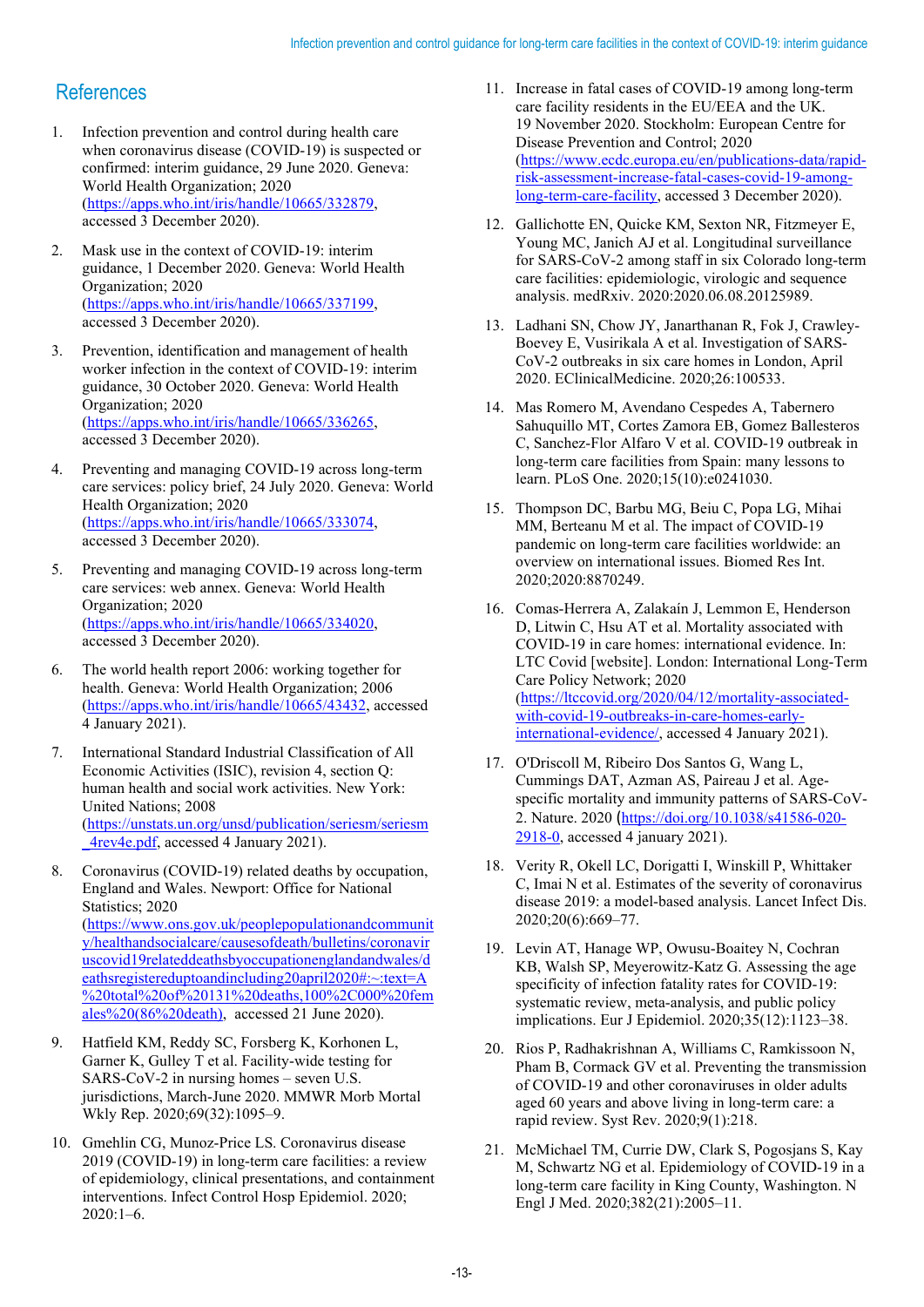- 22. Rolland Y, Lacoste MH, de Mauleon A, Ghisolfi A, De Souto Barreto P, Blain H et al. Guidance for the prevention of the COVID-19 epidemic in long-term care facilities: a short-term prospective study. J Nutr Health Aging. 2020;24(8):812–6.
- 23. Shallcross L, Burke D, Stat OAC, Donaldson A, Hallatt G, Hayward A et al. Risk factors associated with SARS-CoV-2 infection and outbreaks in long term care facilities in England: a national survey. medRxiv. 2020:2020.10.02.20205591.
- 24. Telford CT, Bystrom C, Fox T, Wiggins-Benn S, McCloud M, Holland DP et al. Assessment of infection prevention and control protocols, procedures, and implementation in response to the COVID-19 pandemic in twenty-three long-term care facilities in Fulton County, Georgia. medRxiv. 2020:2020.08.13.20174466.
- 25. Telford CT, Onwubiko U, Holland D, Turner K, Prieto J, Smith S et al. Mass screening for sars-cov-2 infection among residents and staff in twenty-eight long-term care facilities in Fulton County, Georgia. medRxiv. 2020:2020.07.01.20144162.
- 26. Belmin J, Um-Din N, Donadio C, Magri M, Nghiem QD, Oquendo B et al. Coronavirus disease 2019 outcomes in French nursing homes that implemented staff confinement with residents. JAMA Netw Open. 2020;3(8):e2017533.
- 27. Stall NM, Johnstone J, McGeer AJ, Dhuper M, Dunning J, Sinha SK. Finding the right balance: an evidenceinformed guidance document to support the re-opening of Canadian nursing homes to family caregivers and visitors during the coronavirus disease 2019 pandemic. J Am Med Dir Assoc. 2020;21(10):1365–70.e7.
- 28. Li R, Pei S, Chen B, Song Y, Zhang T, Yang W et al. Substantial undocumented infection facilitates the rapid dissemination of novel coronavirus (SARS-CoV-2). Science. 2020;368(6490):489–93.
- 29. Guidelines on core components of infection prevention and control programmes at the national and acute health care facility level. Geneva: World Health Organization; 2016 [\(https://apps.who.int/iris/handle/10665/251730,](https://apps.who.int/iris/handle/10665/251730)  accessed 3 December 2020).
- 30. Minimum requirements for infection prevention and control programmes. World Health Organization; 2019 [\(https://apps.who.int/iris/handle/10665/330080,](https://apps.who.int/iris/handle/10665/330080) accessed 3 December 2020).
- 31. Infection prevention and control (IPC) for COVID-19 virus [online course]. In: World Health Organization [website]. Geneva: World Health Organization; 2020 [\(https://openwho.org/courses/COVID-19-IPC-EN,](https://openwho.org/courses/COVID-19-IPC-EN) accessed 22 December 2020).
- 32. WHO guidelines on hand hygiene in health care. Geneva: World Health Organization; 2009 [\(https://www.who.int/infection](https://www.who.int/infection-prevention/publications/hand-hygiene-2009/en/)[prevention/publications/hand-hygiene-2009/en/,](https://www.who.int/infection-prevention/publications/hand-hygiene-2009/en/) accessed 3 December 2020).
- 33. Your 5 moments for hand hygiene. Geneva: World Health Organization; 2009 [\(https://www.who.int/docs/default-source/infection-](https://www.who.int/docs/default-source/infection-prevention-and-control/your-5-moments-for-hand-hygiene-poster.pdf?sfvrsn=83e2fb0e_2)

[prevention-and-control/your-5-moments-for-hand](https://www.who.int/docs/default-source/infection-prevention-and-control/your-5-moments-for-hand-hygiene-poster.pdf?sfvrsn=83e2fb0e_2)[hygiene-poster.pdf?sfvrsn=83e2fb0e\\_2,](https://www.who.int/docs/default-source/infection-prevention-and-control/your-5-moments-for-hand-hygiene-poster.pdf?sfvrsn=83e2fb0e_2) accessed 3 January 2021).

- 34. Your 5 moments for hand hygiene: health care in a residential home. Geneva: World Health Organization; 2012 [\(https://www.who.int/gpsc/5may/residential](https://www.who.int/gpsc/5may/residential-care.pdf?ua=1)[care.pdf?ua=1,](https://www.who.int/gpsc/5may/residential-care.pdf?ua=1) accessed 3 January 2021).
- 35. Hand hygiene in outpatient and home-based care and long-term care facilities: a guide to the application of the WHO multimodal hand hygiene improvement strategy and the "my five moments for hand hygiene" approach. Geneva: World Health Organization; 2012 [\(https://apps.who.int/iris/handle/10665/78060,](https://apps.who.int/iris/handle/10665/78060) accessed 15 December 2020).
- 36. WHO & UNICEF. Water, sanitation, hygiene, and waste management for SARS-CoV-2, the virus that causes COVID-19: interim guidance, 29 July 2020. Geneva: World Health Organization; 2020 [\(https://apps.who.int/iris/handle/10665/333560,](https://apps.who.int/iris/handle/10665/333560) accessed 3 December 2020).
- 37. How to implement seasonal influenza vaccination of health workers. Geneva: World Health Organization; 2019 [\(https://www.who.int/immunization/research/developme](https://www.who.int/immunization/research/development/health_worker_influenza_immunization/en/) [nt/health\\_worker\\_influenza\\_immunization/en/,](https://www.who.int/immunization/research/development/health_worker_influenza_immunization/en/) accessed 3 December 2020).
- 38. Vaccines against influenza: WHO position paper November 2012. Wkly Epidemiol Rec. 2012;87(47):461–76.
- 39. WHO seasonal influenza vaccination recommendations during the COVID-19 pandemic. Wkly Epidemiol Rec. 95(45):539–43 [\(https://apps.who.int/iris/handle/10665/336260,](https://apps.who.int/iris/handle/10665/336260) accessed 4 January 2021).
- 40. Infection prevention and control health-care facility response for COVID-19. Geneva: World Health Organization; 2020 [\(https://www.who.int/publications/i/item/WHO-2019](https://www.who.int/publications/i/item/WHO-2019-nCoV-HCF_assessment-IPC-2020.1) [nCoV-HCF\\_assessment-IPC-2020.1,](https://www.who.int/publications/i/item/WHO-2019-nCoV-HCF_assessment-IPC-2020.1) accessed 4 December 2020).
- 41. Infection prevention and control health-care facility response for COVID-19: a module from the suite of health service capacity assessments in the context of the COVID-19 pandemic: interim guidance, 20 October 2020. Geneva: World Health Organization; 2020 [\(https://apps.who.int/iris/handle/10665/336255,](https://apps.who.int/iris/handle/10665/336255) accessed 3 January 2021).
- 42. WHO & UNICEF. Guidance on developing a national deployment and vaccination plan for COVID-19 vaccines: interim guidance, 16 November 2020. Geneva: World Health Organization; 2020 [\(https://apps.who.int/iris/handle/10665/336603,](https://apps.who.int/iris/handle/10665/336603) accessed 3 December 2020).
- 43. Aung MN, Yuasa M, Koyanagi Y, Aung TNN, Moolphate S, Matsumoto H et al. Sustainable health promotion for the seniors during COVID-19 outbreak: a lesson from Tokyo. J Infect Dev Ctries. 2020;14(4):328–31.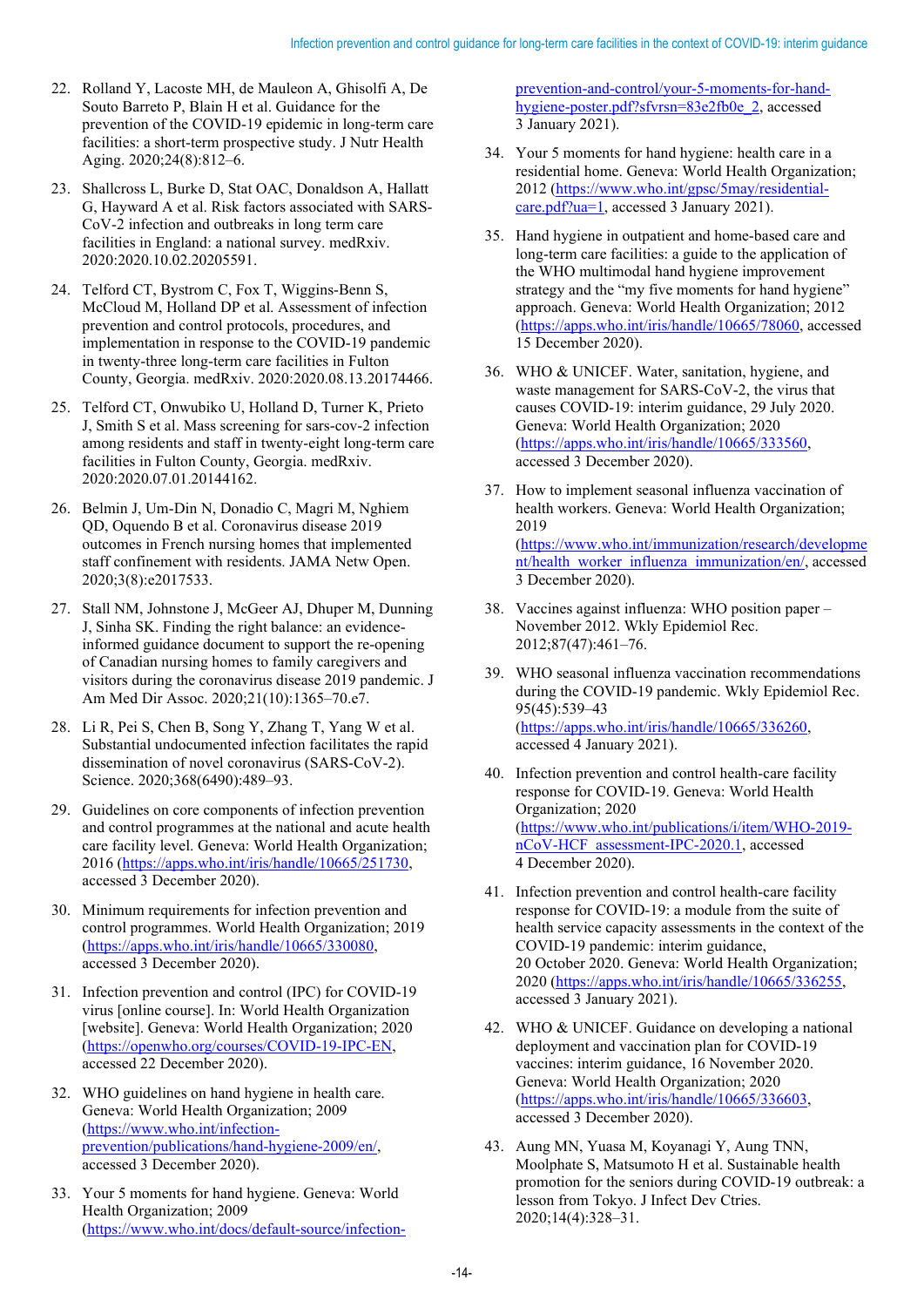- 44. Gillis K, Lahaye H, Dom S, Lips D, Arnouts H, Van Bogaert P. A person-centred team approach targeting agitated and aggressive behaviour amongst nursing home residents with dementia using the Senses Framework. Int J Older People Nurs. 2019;14(4):e12269.
- 45. Natural ventilation for infection control in health care settings. Geneva: World Health Organization; 2009 [\(https://apps.who.int/iris/handle/10665/44167,](https://apps.who.int/iris/handle/10665/44167) accessed 22 December 2020).
- 46. Heating, ventilation and air-conditioning systems in the context of COVID-19: first update
- 10 November 2020. Stockholm: European Centre for Disease Prevention and Control; 2020 [\(https://www.ecdc.europa.eu/sites/default/files/documen](https://www.ecdc.europa.eu/sites/default/files/documents/Heating-ventilation-air-conditioning-systems-in-the-context-of-COVID-19-first-update.pdf) [ts/Heating-ventilation-air-conditioning-systems-in-the](https://www.ecdc.europa.eu/sites/default/files/documents/Heating-ventilation-air-conditioning-systems-in-the-context-of-COVID-19-first-update.pdf)[context-of-COVID-19-first-update.pdf,](https://www.ecdc.europa.eu/sites/default/files/documents/Heating-ventilation-air-conditioning-systems-in-the-context-of-COVID-19-first-update.pdf) accessed 4 January 2021).
- 47. Mental health and psychosocial considerations during the COVID-19 outbreak. 18 March 2020. Geneva: World Health Organization; 2020 [\(https://www.who.int/docs/default](https://www.who.int/docs/default-source/coronaviruse/mental-health-considerations.pdf)[source/coronaviruse/mental-health-considerations.pdf,](https://www.who.int/docs/default-source/coronaviruse/mental-health-considerations.pdf) accessed 3 December 2020).
- 48. Palmer K, Monaco A, Kivipelto M, Onder G, Maggi S, Michel JP et al. The potential long-term impact of the COVID-19 outbreak on patients with non-communicable diseases in Europe: consequences for healthy ageing. Aging Clin Exp Res. 2020;32(7):1189–94.
- 49. Simonetti A, Pais C, Jones M, Cipriani MC, Janiri D, Monti L et al. Neuropsychiatric symptoms in elderly with dementia during COVID-19 pandemic: definition, treatment, and future directions. Front Psychiatry. 2020;11:579842.
- 50. Enhancing mental health pre-service training with the mhGAP intervention guide: experiences and lessons learned. Geneva: World Health Organization; 2020 [\(https://apps.who.int/iris/handle/10665/333970,](https://apps.who.int/iris/handle/10665/333970) accessed 4 December 2020).
- 51. Risk reduction of cognitive decline and dementia: WHO guidelines. Geneva: World Health Organization; 2019 [\(https://apps.who.int/iris/handle/10665/312180,](https://apps.who.int/iris/handle/10665/312180) accessed 4 December 2020).
- 52. Noone C, McSharry J, Smalle M, Burns A, Dwan K, Devane D et al. Video calls for reducing social isolation and loneliness in older people: a rapid review. Cochrane Database Syst Rev. 2020;5:CD013632.
- 53. Health workforce policy and management in the context of the COVID-19 pandemic response: interim guidance, 3 December 2020. Geneva: World Health Organization; 2020 [\(https://apps.who.int/iris/handle/10665/337333,](https://apps.who.int/iris/handle/10665/337333)  accessed 3 December 2020).
- 54. Risk assessment and management of exposure of health care workers in the context of COVID-19: interim guidance, 19 March 2020. Geneva: World Health Organization; 2020 [\(https://apps.who.int/iris/handle/10665/331496,](https://apps.who.int/iris/handle/10665/331496) accessed 3 December 2020).
- 55. Criteria for releasing COVID-19 patients from isolation: scientific brief, 17 June 2020. Geneva: World Health Organization; 2020 [\(https://apps.who.int/iris/handle/10665/332451,](https://apps.who.int/iris/handle/10665/332451) accessed 3 December 2020).
- 56. Basic psychosocial skills: a guide for COVID-19 responders. Geneva: Inter-Agency Standing Committee; 2020 [\(https://www.who.int/news/item/01-06-2020](https://www.who.int/news/item/01-06-2020-basic-psychosocial-skills-a-guide-for-covid-19-responders) [basic-psychosocial-skills-a-guide-for-covid-19](https://www.who.int/news/item/01-06-2020-basic-psychosocial-skills-a-guide-for-covid-19-responders) [responders,](https://www.who.int/news/item/01-06-2020-basic-psychosocial-skills-a-guide-for-covid-19-responders) accessed 4 December 2020).
- 57. IASC guidance on operational considerations for multisectoral mental health and psychosocial support programmes during the COVID-19 pandemic. Geneva: Inter-Agency Standing Committee; 2020 [\(https://interagencystandingcommittee.org/iasc](https://interagencystandingcommittee.org/iasc-reference-group-mental-health-and-psychosocial-support-emergency-settings/iasc-guidance)[reference-group-mental-health-and-psychosocial](https://interagencystandingcommittee.org/iasc-reference-group-mental-health-and-psychosocial-support-emergency-settings/iasc-guidance)[support-emergency-settings/iasc-guidance,](https://interagencystandingcommittee.org/iasc-reference-group-mental-health-and-psychosocial-support-emergency-settings/iasc-guidance) accessed 22 December 2020).
- 58. Clinical management of COVID-19: interim guidance, 27 May 2020. Geneva: World Health Organization; 2020 [\(https://apps.who.int/iris/handle/10665/332196,](https://apps.who.int/iris/handle/10665/332196) accessed 4 December 2020).
- 59. Rational use of personal protective equipment (PPE) for coronavirus disease (COVID-19): interim guidance, 23 December 2020. Geneva: World Health Organization; 2020 [\(https://www.who.int/publications/i/item/rational-use](https://www.who.int/publications/i/item/rational-use-of-personal-protective-equipment-for-coronavirus-disease-(covid-19)-and-considerations-during-severe-shortages)[of-personal-protective-equipment-for-coronavirus](https://www.who.int/publications/i/item/rational-use-of-personal-protective-equipment-for-coronavirus-disease-(covid-19)-and-considerations-during-severe-shortages)[disease-\(covid-19\)-and-considerations-during-severe](https://www.who.int/publications/i/item/rational-use-of-personal-protective-equipment-for-coronavirus-disease-(covid-19)-and-considerations-during-severe-shortages)[shortages,](https://www.who.int/publications/i/item/rational-use-of-personal-protective-equipment-for-coronavirus-disease-(covid-19)-and-considerations-during-severe-shortages) accessed 3 January 2020).
- 60. Cleaning and disinfection of environmental surfaces in the context of COVID-19: interim guidance, 15 May 2020. Geneva: World Health Organization; 2020 [\(https://apps.who.int/iris/handle/10665/332096,](https://apps.who.int/iris/handle/10665/332096) accessed 22 December 2020).
- 61. List N: disinfectants for Coronavirus (COVID-19). In: EPA [website]. Washingdon DC: United States Environmental Protection Agency; 2020 [\(https://www.epa.gov/pesticide-registration/list-n](https://www.epa.gov/pesticide-registration/list-n-disinfectants-coronavirus-covid-19)[disinfectants-coronavirus-covid-19,](https://www.epa.gov/pesticide-registration/list-n-disinfectants-coronavirus-covid-19) accessed 22 December 2020).
- 62. Recommendations on Chemical Safety for Cleaning and Disinfection Supplies, 11 May 2020. Washingdon DC: Pan American Health Organization; 2020 [\(https://iris.paho.org/bitstream/handle/10665.2/52190/P](https://iris.paho.org/bitstream/handle/10665.2/52190/PAHOCDECECOVID-19200027_eng.pdf?sequence=1&isAllowed=y) [AHOCDECECOVID-](https://iris.paho.org/bitstream/handle/10665.2/52190/PAHOCDECECOVID-19200027_eng.pdf?sequence=1&isAllowed=y)[19200027\\_eng.pdf?sequence=1&isAllowed=y,](https://iris.paho.org/bitstream/handle/10665.2/52190/PAHOCDECECOVID-19200027_eng.pdf?sequence=1&isAllowed=y) accessed 22 December 2020).
- 63. Infection prevention and control for the safe management of a dead body in the context of COVID-19: interim guidance, 4 September 2020. Geneva: World Health Organization; 2020 [\(https://apps.who.int/iris/handle/10665/334156.](https://apps.who.int/iris/handle/10665/334156), accessed 3 December 2020).